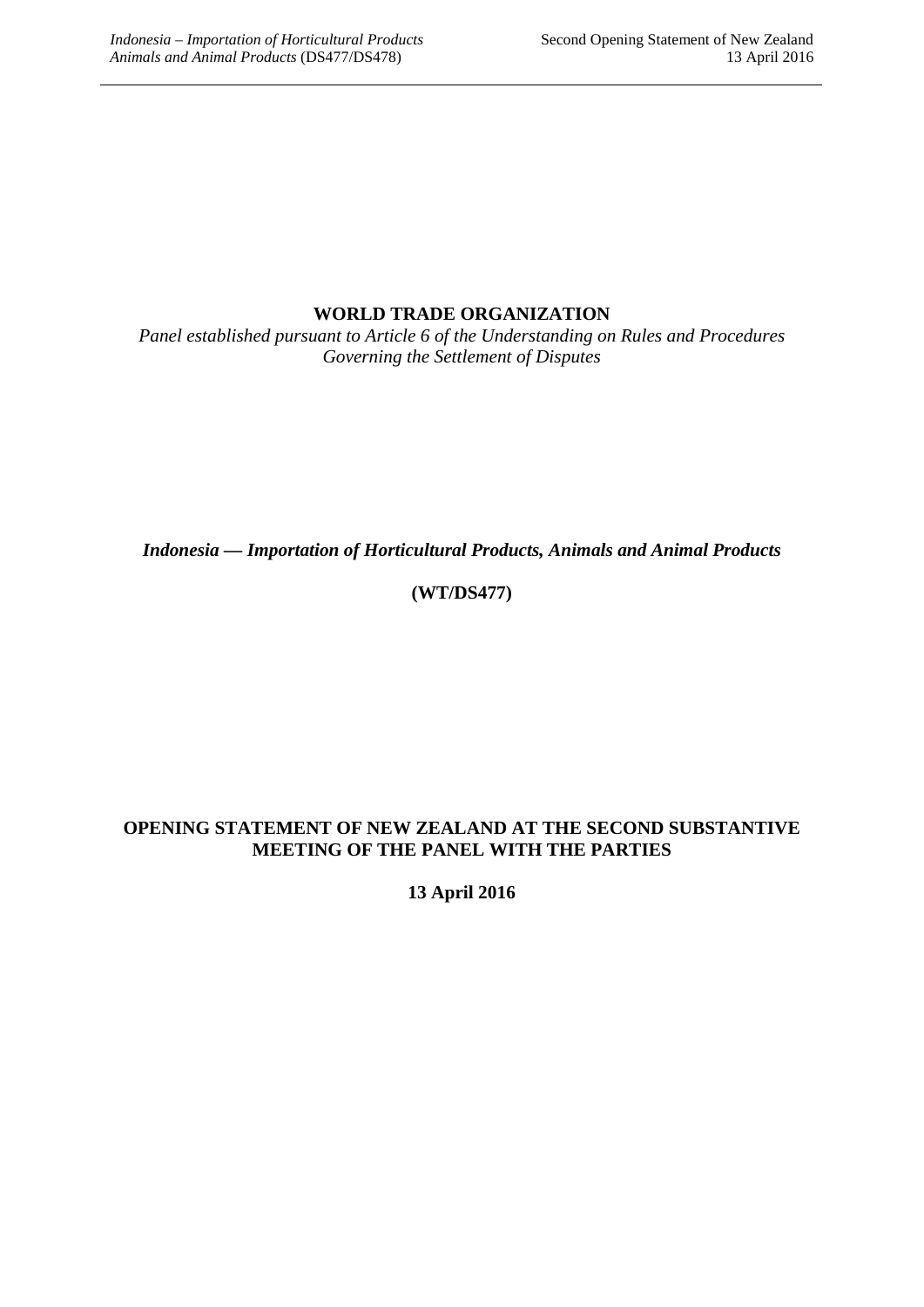## **I. INTRODUCTION**

1. Chairman, Members of the Panel, Staff of the Secretariat, colleagues from Indonesia and the United States.

2. The measures at issue in this dispute all stem from Indonesia's objective to restrict agricultural imports when domestic production is deemed sufficient to fulfil domestic demand. They are all quantitative restrictions and they are all contrary to Article XI:1 of the GATT 1994 and Article 4.2 of the Agreement on Agriculture.

3. Indonesia's second written submission emphasises recent changes to its regulations, which it contends have been made to "address the concerns of the Complainants" as part of "Indonesia's commitment to comply with the WTO agreements and to achieve greater trade liberalization".<sup>[1](#page-1-0)</sup> New Zealand welcomes Indonesia's stated commitment to reforming its trade policy and removing import barriers. Unfortunately, however, the new regulations have not substantially changed Indonesia's import regime. The core trade-restrictive measures at issue in this dispute remain in place. $2$ 

4. In its second written submission, Indonesia has also introduced new defences, facts and arguments in an attempt to justify its regime. Late introduction of new arguments and facts could prejudice the rights of parties in dispute settlement proceedings.<sup>[3](#page-1-2)</sup> Despite this challenge, New Zealand will demonstrate in this statement why Indonesia's new factual assertions are not supported by the evidence and its new legal arguments are contrary to the standards of the relevant provisions.

- 5. To that end, this statement will:
	- (a) *First:* comment on four overarching legal arguments which have been raised for the first time, or substantially developed, by Indonesia in its second written submission;

<span id="page-1-1"></span><span id="page-1-0"></span><sup>&</sup>lt;sup>1</sup> Indonesia's second written submission, paras. 7 and 8.<br><sup>2</sup> New Zealand's responses to the Panel's questions after the first substantive meeting, Question 1, paras. 4-5.<br><sup>3</sup> See Article 3.10 of the DSU and the Appellat

<span id="page-1-2"></span>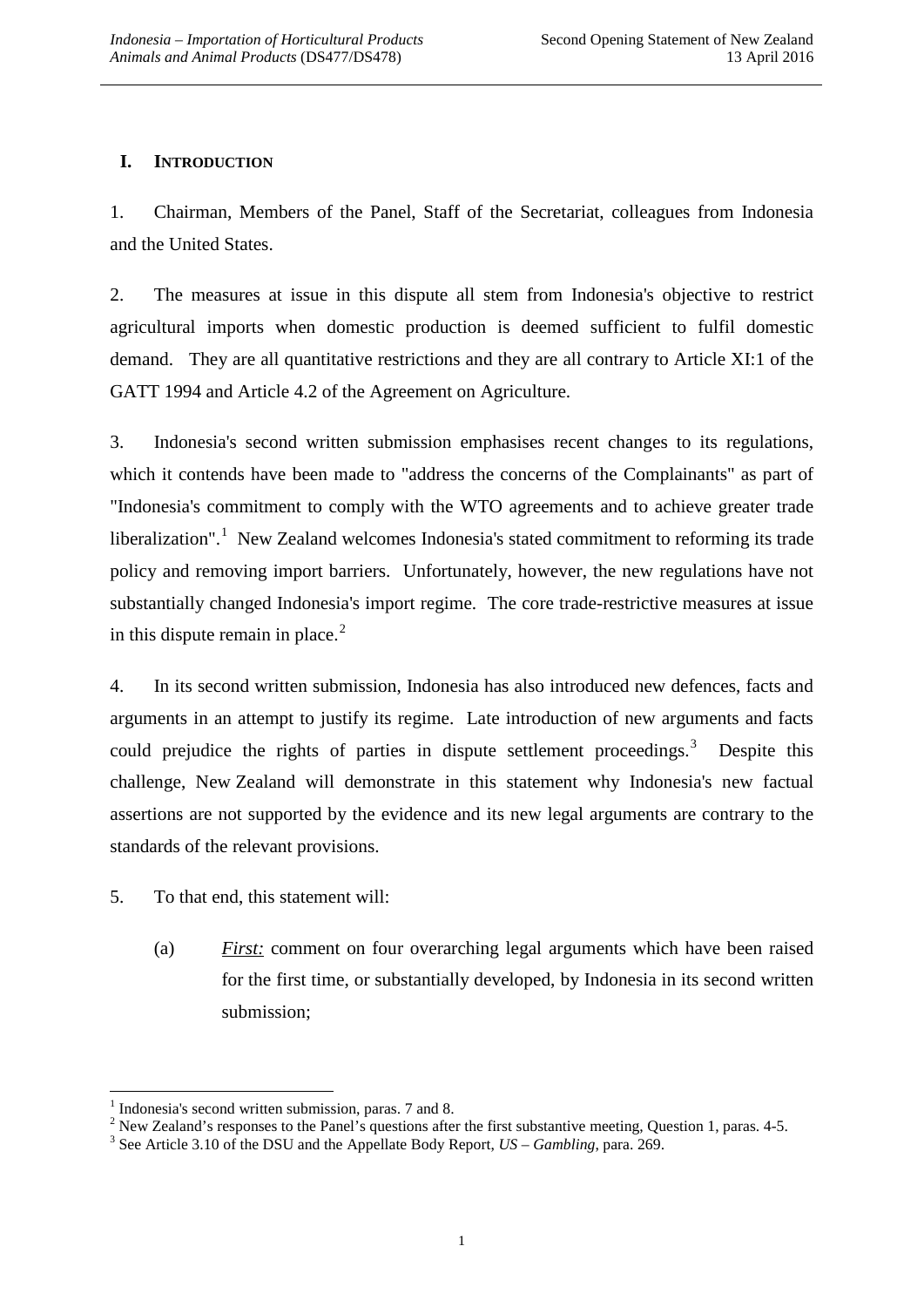- (b) *Second:* explain why Indonesia has failed to demonstrate that its import licensing regimes "as a whole" are justified under Article XX of the GATT 1994; and
- (c) *Finally,* respond to Indonesia's new or recently developed argumentation in relation to the specific measures at issue in this dispute.

#### **II. CHARACTERISATION OF THE MEASURES AT ISSUE IN THIS DISPUTE**

6. As a preliminary point, New Zealand will briefly comment on how Indonesia has characterised the measures at issue in its second written submission compared to how the Complainants have presented their claims to the Panel. In its second written submission, Indonesia first considers its import licensing regimes "as a whole", rather than addressing the individual components of those regimes.<sup>[4](#page-2-0)</sup>

7. New Zealand reiterates the importance of the Panel considering each of the individual measures at issue in this dispute. New Zealand has been clear, right from the filing of its panel request, that this dispute concerns a number of distinct measures.<sup>[5](#page-2-1)</sup> In order to resolve the matter at issue, the Complainants have requested that the Panel make findings on each of these measures.

8. In addition, because these challenged measures operate in conjunction with each other, the measures collectively form two overarching regimes that are also inconsistent with Indonesia's WTO obligations.<sup>[6](#page-2-2)</sup> These regimes are even more restrictive when viewed as a whole than simply the sum of their parts. It is for this reason that the Complainants have also sought rulings on these two regimes "as a whole".

<span id="page-2-2"></span><span id="page-2-1"></span><span id="page-2-0"></span><sup>&</sup>lt;sup>4</sup> Indonesia's second written submission, Section III.B.<br><sup>5</sup> New Zealand's request for the establishment of a Panel (NZL-10). See generally New Zealand's first written submission, Sections III.A, III.B, IV.A.2, and IV.A.3. New Zealand's responses to Advanced Question 38. <sup>6</sup> See for example, New Zealand's first written submission, paras. 198, 275-276.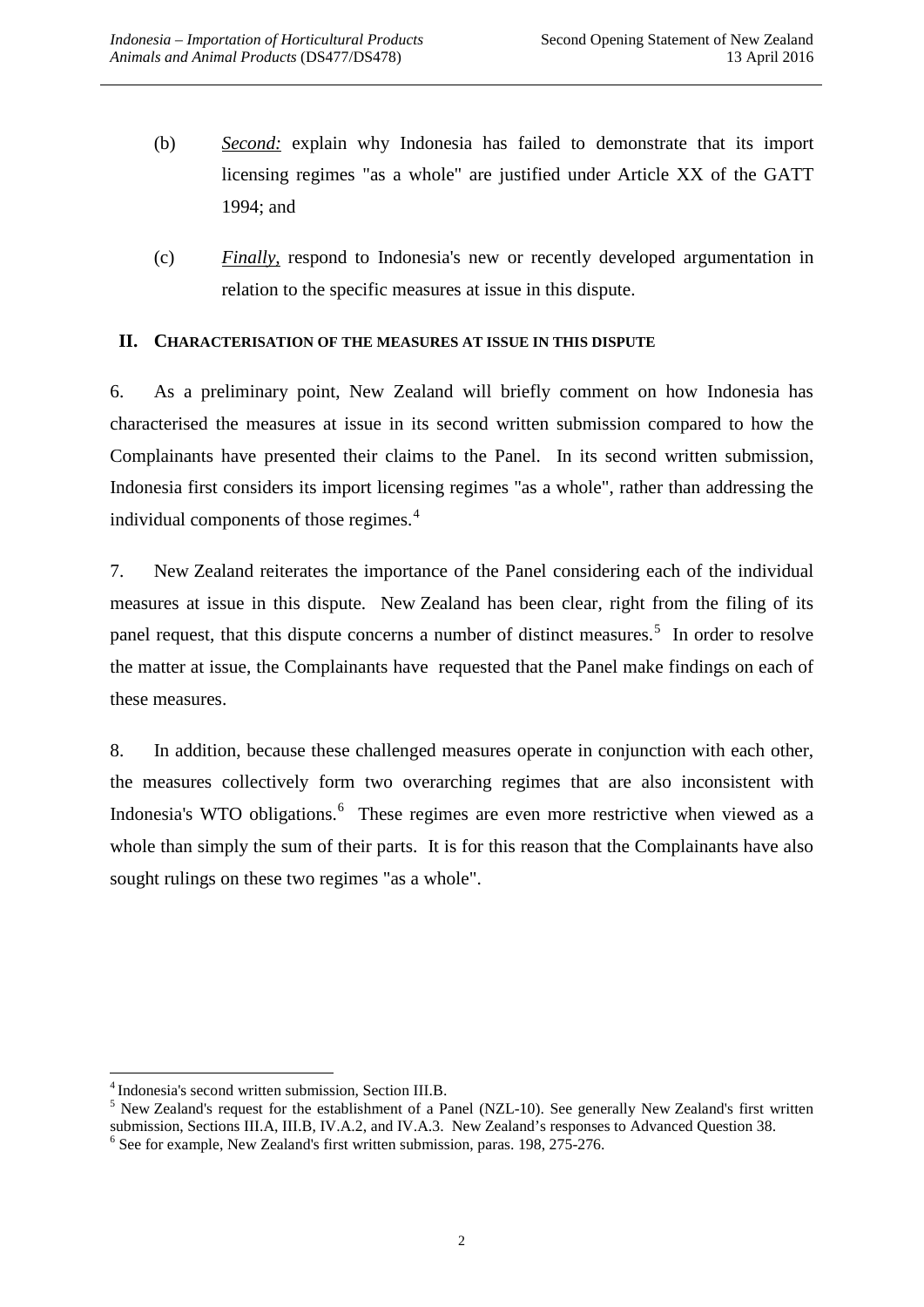## **III. NEW OVERARCHING LEGAL ARGUMENTS RAISED IN INDONESIA'S SECOND WRITTEN SUBMISSION**

# *1. Indonesia's import licensing regimes are not excluded from the scope of Article XI:1 of the GATT 1994 or Article 4.2 of the Agreement on Agriculture*

9. In its second written submission, Indonesia argues for the first time that its import licensing regimes "as a whole" constitute import licensing procedures under Article 1.1 of the Agreement on Import Licensing Procedures  $(II, A)$ .<sup>[7](#page-3-0)</sup> Indonesia then alleges that as these licensing regimes are "automatic", within the meaning of Article 2.1 of the ILA, all the measures of concern are "excluded from the scope of Article 4.2 of the Agreement on Agriculture and Article XI:1 of the GATT 1994".<sup>[8](#page-3-1)</sup>

10. At the outset, it is not clear why Indonesia has sought to justify the consistency of its import licensing regimes "as a whole" with the ILA. The Complainants have *not* claimed that Indonesia's regimes "as a whole" are inconsistent with that Agreement. In any event, Indonesia's argument fails on two principal grounds:

### **(a) Not all of the measures at issue are import licensing procedures**

11. First, with the exception of limited application windows and validity periods which, as described in New Zealand's first written submission, are a quantitative restriction *as well as* a prohibited non-automatic licensing procedure, all other measures at issue *are not* "administrative procedures used for the operation of import licensing regimes".<sup>[9](#page-3-2)</sup> Rather, the measures at issue in this dispute (including the regimes as a whole) are underlying *quantitative import restrictions* inconsistent with Article XI:1 of the GATT 1994 and Article 4.2 of the Agreement on Agriculture. While these are *made effective through* import licences, the ILA is not relevant to the Panel's analysis of these claims.

12. It is important for this Panel to distinguish between import licensing procedures, on the one hand, and underlying restrictions made effective through import licences, on the other. This fundamental distinction between import licensing procedures and underlying restrictions

<span id="page-3-0"></span> $^7$  Indonesia's second written submission, Section III:B.  $^8$  Indonesia's second written submission, para. 67.

<span id="page-3-2"></span><span id="page-3-1"></span><sup>&</sup>lt;sup>9</sup> Article 1.1, Agreement on Import Licensing Procedures (ILA).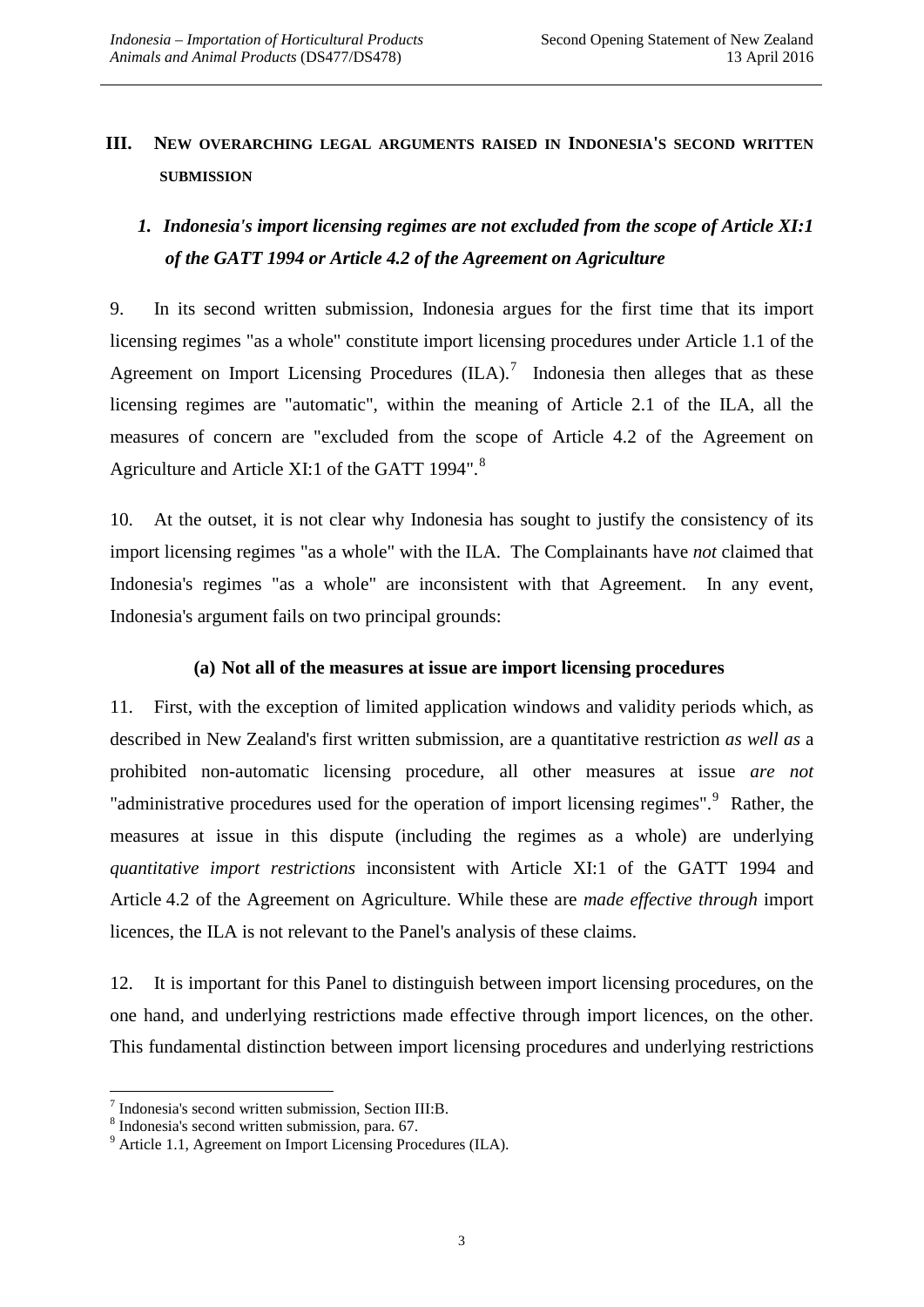is articulated in WTO jurisprudence. To quote the panel in *Korea – Beef*, "many of the [claims] regarding alleged violations of the *Licensing Agreement* are concerned with the substantive provisions of Korea's import (and distribution) regime … It has been said repeatedly that such substantive matters are of no relevance to the *Licensing Agreement*". [10](#page-4-0)

13. Further, the Appellate Body in *EC – Bananas III* confirmed that the ILA covers import licensing procedures and their administration, not underlying import restrictions.<sup>[11](#page-4-1)</sup> Similarly the panel in *EC – Poultry* held that the issuance of import licences based on export performance is "clearly [an issue of rules], not that of application or administration of import licensing procedures".<sup>12</sup> These disputes confirm the distinction between import licensing procedures, which are the mechanisms used to administer import licensing regimes, and the underlying measures or "rules" that determine whether import licences will be granted. Indonesia's attempt to argue that all of the measures at issue are import licensing procedures ignores this critical distinction in the Complainants' claims and WTO jurisprudence.

#### **(b) The characterisation of a measure as "automatic" or "non-automatic" licensing is not relevant to the Panel's inquiry under Article XI:1 of the GATT 1994 or Article 4.2 of the Agreement on Agriculture**

14. Second, regardless of whether any of the measures at issue in this dispute constitutes import licensing procedures, a measure is either consistent or not with Article XI:1 of the GATT 1994 and Article 4.2 of the Agreement on Agriculture according to the relevant legal standard under those provisions. Such an analysis cannot be conducted simply by assessing whether the licensing procedures used to implement the underlying restrictions are characterised as "automatic" or "non-automatic". Indeed, it would be a perverse result if measures which operated to limit imports were immune from challenge under Article XI:1 of the GATT 1994 or Article 4.2 of the Agreement on Agriculture simply because they were made effective through automatic licensing procedures.

<span id="page-4-0"></span><sup>&</sup>lt;sup>10</sup> Panel Report, *Korea – Various Measures on Beef*, para. 784 (emphasis added).

<span id="page-4-1"></span><sup>&</sup>lt;sup>11</sup> Appellate Body Report, *EC – Bananas III*, para. 197. "As a matter of fact, none of the provisions of the *Licensing Agreement* concerns import licensing *rules*, *per se*. As is made clear by the title of the *Licensing Agreement*, it concerns import licensing *procedures*. The preamble of the *Licensing Agreement* indicates clearly that this agreement relates to import licensing procedures and their administration, not to import licensing rules. Article 1.1 of the *Licensing Agreement* defines its scope as the *administrative procedures* used for the operation

<span id="page-4-2"></span><sup>&</sup>lt;sup>12</sup> Panel Report,  $\overline{EC}$  – *Poultry*, para. 254.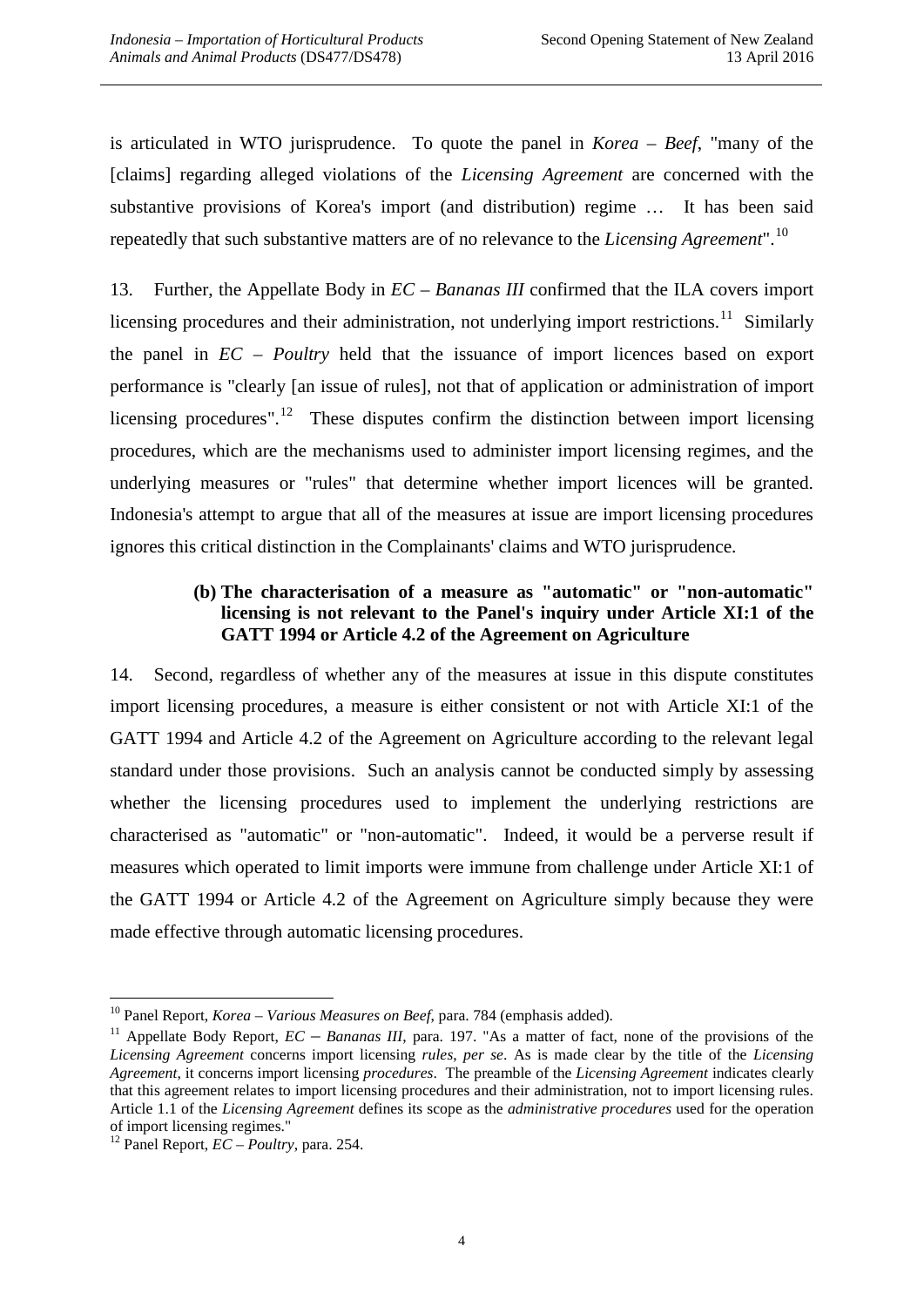15. Thus, no matter what the label placed on a measure, the recurring question before this Panel is whether the measures at issue constitute a "restriction" within the meaning of Articles XI:1 and 4.2. It is therefore both irrelevant and unnecessary for the Panel to consider whether Indonesia's import licensing regimes "as a whole" are automatic or non-automatic licensing procedures.

# *2. Limited application windows and validity periods are non-automatic licensing procedures that are inconsistent with Article 3.2 of the ILA*

16. As noted, limited application windows and validity periods are the *only* measures which New Zealand has argued are inconsistent with the ILA, as they are the only measures that constitute "administrative procedures" within the scope of that Agreement.

17. New Zealand has previously described why Indonesia's limited application windows and validity periods are non-automatic licensing procedures inconsistent with Article 3.2 of the ILA. $^{13}$  $^{13}$  $^{13}$ 

18. Indonesia now cites Article 1.6 of the ILA in support of its contention that they are permitted "automatic" licensing procedures.<sup>[14](#page-5-1)</sup> Indonesia argues that, because Article 1.6 sets out disciplines that apply when an import licensing regime has a "closing date", the limited application periods at issue in this dispute are expressly permitted under the ILA.<sup>[15](#page-5-2)</sup> It appears to consider that, in order to give effect to Article 1.6, Article 2.2(a)(ii) of the ILA must be read in a way whereby "applications for licenses [need not] be submitted on any working day". [16](#page-5-3)

19. However, Indonesia's novel interpretation of Article 2.2(a)(ii) takes Article 1.6 out of context, is not supported by the words in Article 2.2, and would, in fact, rob all meaning from that provision.

20. Article 1.6 of the ILA acknowledges only that there may be circumstances where closing periods are permissible as part of an otherwise WTO-consistent import licensing

<span id="page-5-0"></span><sup>&</sup>lt;sup>13</sup> New Zealand's first written submission, paras. 419-434; New Zealand's first opening statement, paras. 63-65; New Zealand's responses to the Panel's questions after the first substantive meeting, Question 11.

<span id="page-5-1"></span><sup>&</sup>lt;sup>14</sup> Indonesia's second written submission, paras. 64-66 citing Article 1.6 of the ILA.<br><sup>15</sup> Indonesia's second written submission, paras. 61-65.<br><sup>16</sup> Indonesia's second written submission, para. 65.

<span id="page-5-3"></span><span id="page-5-2"></span>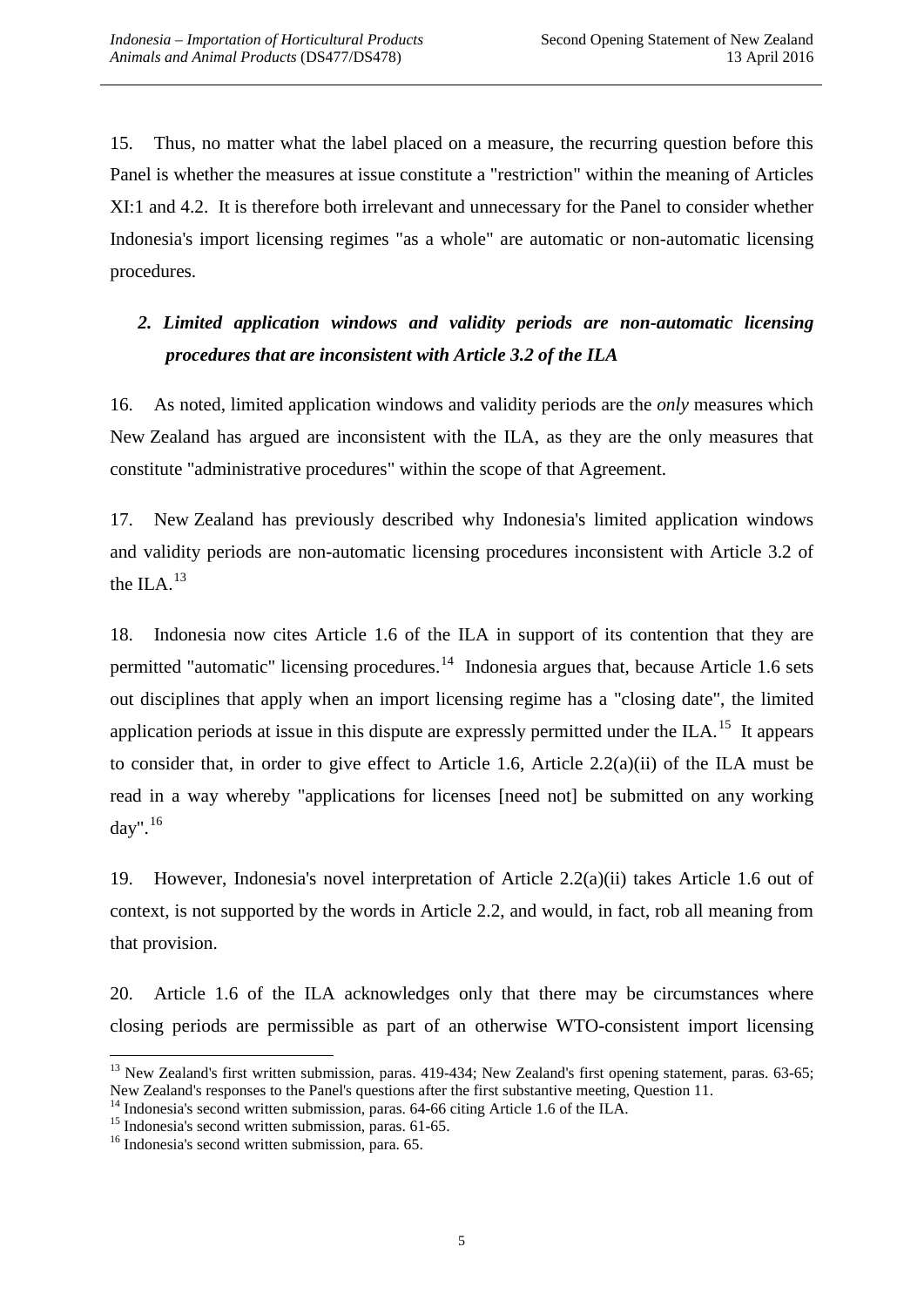regime. For example, in order for a WTO-consistent tariff rate quota (TRQ) to be administered, it may in some cases be necessary for applications to be subject to a closing date in order to allocate the TRQ between applicants. Such a requirement would fail to meet the requirements of "automatic licensing" set out in Article 2.1 (because, *inter alia*, it would not permit the submission of applications on "any working day"). However it may still be permissible under Article 3.2 as a non-automatic licensing procedure provided that it does not have trade-restrictive or -distortive effects additional to those caused by the imposition of the underlying TRQ.

21. If limited application windows were permissible under the ILA in all circumstances, as Indonesia contends, this would render Article 2.2(a)(ii) meaningless. It would effectively nullify the requirement that applications be able to be submitted on "any working day", thereby removing one of the express conditions for automatic licensing procedures. Such an interpretation is untenable. Automatic licensing must be just that – automatic. This means applications must be able to be made by any eligible person at any time, complete applications must be accepted promptly in all cases, and the regime must not have traderestricting effects.<sup>17</sup> Indonesia's limited application windows and validity periods do not satisfy these requirements.

22. Furthermore, unlike a WTO-consistent TRQ, there is no WTO-consistent underlying restriction that Indonesia is implementing through its limited application windows and validity periods. Accordingly, because these measures have unnecessary trade-restrictive effects, they constitute non-automatic licensing procedures inconsistent with Article 3.2 of the ILA.

# *3.Reference prices and the domestic harvest season requirement are not justified under Article XI:2(c) of the GATT 1994*

23. In its second written submission, Indonesia has raised an entirely new defence under Article XI:2(c)(ii) of the GATT 1994 in respect of its reference price restrictions for beef, chili and shallots, and the domestic harvest season restrictions for horticultural products.<sup>[18](#page-6-1)</sup> As will be explained further in New Zealand's answers to the Panel's Advanced Question 53,

<span id="page-6-1"></span><span id="page-6-0"></span>

<sup>&</sup>lt;sup>17</sup> Article 2.2, ILA.  $18 \text{ Indonesia's second written submission, Section III.E.}$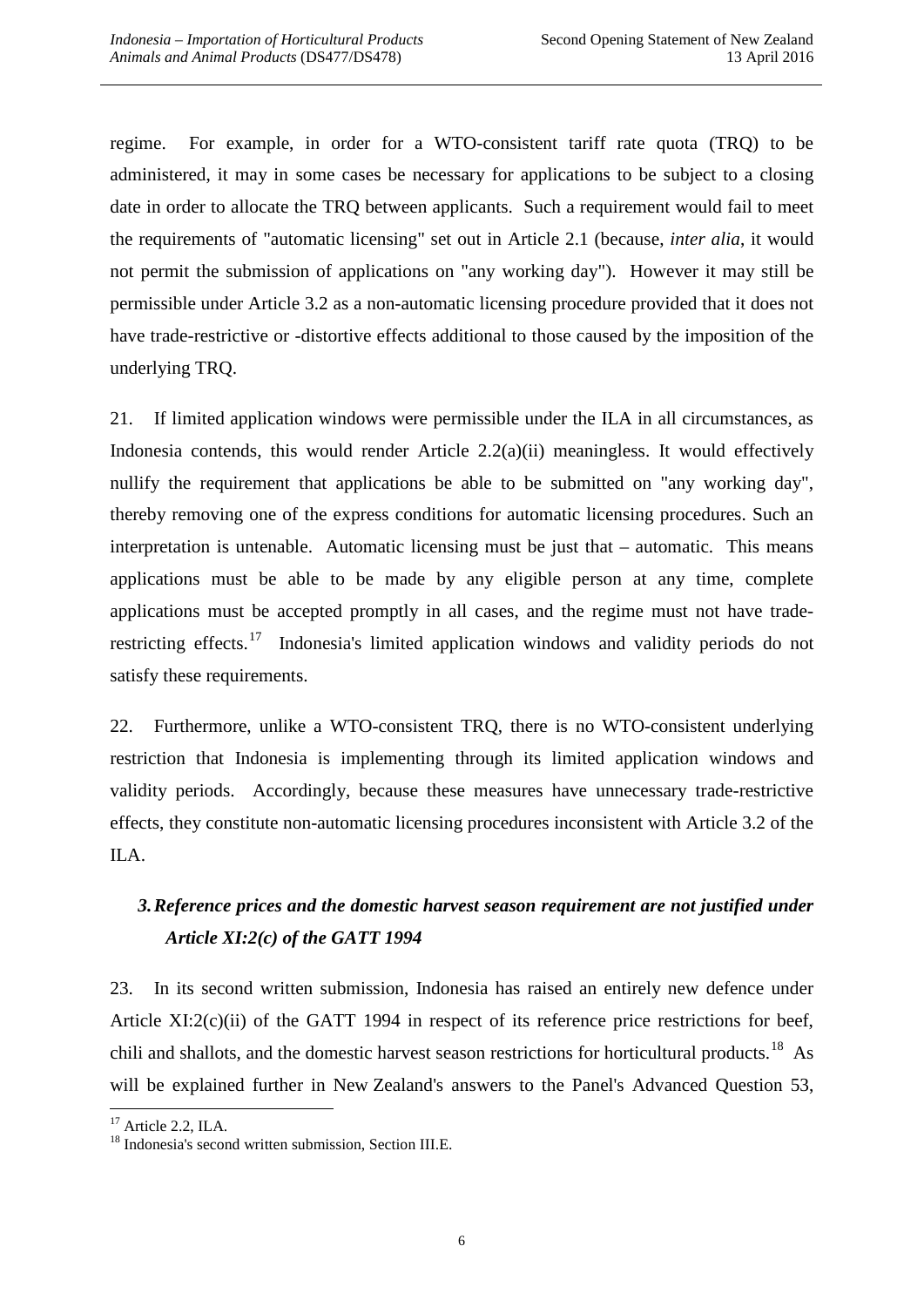Article XI:2(c)(ii) is no longer available as a defence to claims under Article XI:1 of the GATT 1994 and Article 4.2 of the Agreement on Agriculture. Furthermore, Indonesia has not only raised this exception very late, it has also failed to demonstrate that the measures at issue satisfy the requirements of that exception. Due to time constraints, I will leave our elaboration on these points to our oral answer to Question 53.

# *4.Relationship between Article XX of the GATT 1994 and Article 4.2 of the Agreement on Agriculture*

24. Indonesia also raises a novel but flawed argument regarding the burden of proof under Article XX of the GATT 1994. Indonesia accepts that Article XX is an exception to Article XI:1 of the GATT 1994, and that ordinarily the burden is on the respondent to demonstrate that the exception applies. However, Indonesia now contends that in the case of a claim of violation of Article 4.2 of the Agreement on Agriculture, the burden of proof is reversed and falls on the Complainants to demonstrate the absence of such a defence.<sup>[19](#page-7-0)</sup> Indonesia seeks to turn the usual burden of proof in relation to Article XX on its head, contrary to the well-established principle that the burden of identifying and establishing affirmative defences under Article XX rests on the party asserting that defence.<sup>[20](#page-7-1)</sup> There is no justification for shifting the normal burden of proof in this way. New Zealand will again elaborate on this point in its oral answers to the Panel's Advanced Question 40.

25. In any case, it is not necessary for the Panel to consider this argument if it adopts the order of analysis suggested by the Complainants.

<span id="page-7-1"></span><span id="page-7-0"></span><sup>19</sup> Indonesia's second written submission, para 38. <sup>20</sup> Appellate Body Report, *US – Wool Shirts and Blouses*, p. 16.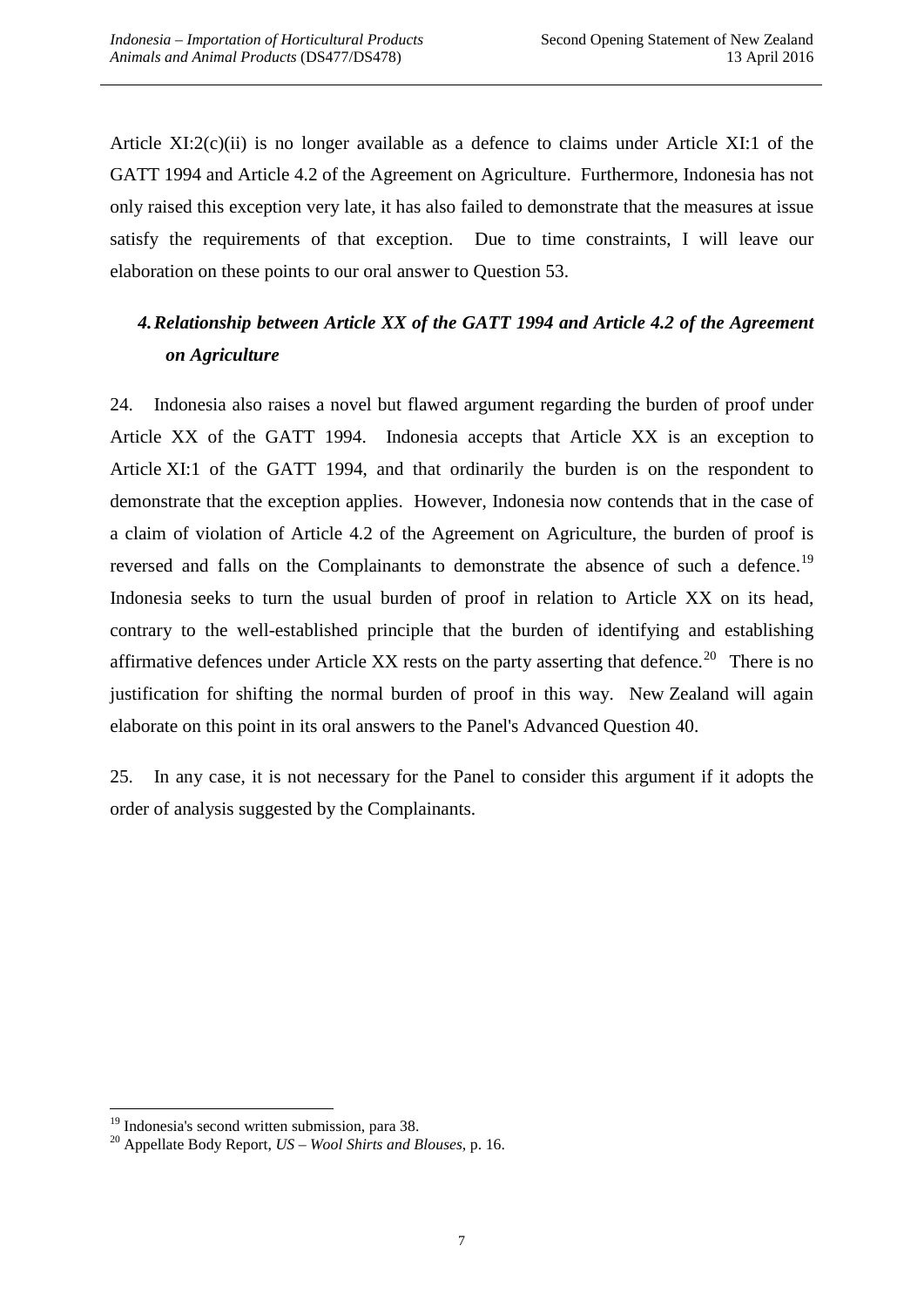## **IV. INDONESIA'S LICENSING REGIMES "AS A WHOLE" ARE NOT JUSTIFIED UNDER ARTICLE XX OF THE GATT 1994**

#### **1.** *Import licensing regimes as a whole*

26. We now turn to the arguments put forward by Indonesia in Part III.B of its second written submission that its import licensing regimes "as a whole" are justified under paragraphs (a), (b) or (d) of Article XX of the GATT 1994.<sup>21</sup>

27. When making this argument in Part III.B, at times, it was unclear to New Zealand whether Indonesia was limiting itself to the measures in this dispute seen collectively or whether it was referring to *all* aspects of its import licensing regime. For example, paragraph 110 of Indonesia's second submission appears to refer to the four implementing regulations as the import licensing regimes "as a whole". In contrast, when New Zealand refers to the regimes "as a whole" it is simply referring to the challenged measures in combination, rather than all aspects of Indonesia's import licensing regimes. We suspect that Indonesia and New Zealand do not disagree. Indeed, in its first written submission, Indonesia adopted the same definition of the measures "as a whole" as New Zealand. $^{22}$ 

#### **a. Article XX(a)**

28. In Section III.B.4(a) of its written submission in relation to Article XX(a), Indonesia states, in very general terms, that its import licensing regime *as a whole* "falls under the scope of public morals."[23](#page-8-2)

29. New Zealand respects Indonesia's commitment to protect the right of its people to consume halal food and to protecting the religious beliefs of its citizens.<sup>[24](#page-8-3)</sup> Yet, in seeking to

<span id="page-8-1"></span>

<span id="page-8-3"></span><span id="page-8-2"></span>

<span id="page-8-0"></span><sup>&</sup>lt;sup>21</sup> Indonesia's second written submission, para. 89.<br>
<sup>22</sup> Indonesia's first written submission, paras. 95, 162 and 170.<br>
<sup>23</sup> Indonesia's second written submission, paras. 92-96.<br>
<sup>24</sup> Howse. Robert; Langille, Joanna; a the WTO After Seal Products" (2015). New York University Public Law and Legal Theory Working Papers. Paper 506, pp 103-104 (Exhibit IDN-42 only contains a single page of this article. The full article is located at [http://lsr.nellco.org/nyu\\_plltwp/?utm\\_source=lsr.nellco.org%2Fnyu\\_plltwp%2F506&utm\\_medium=PDF&utm\\_c](http://lsr.nellco.org/nyu_plltwp/?utm_source=lsr.nellco.org%2Fnyu_plltwp%2F506&utm_medium=PDF&utm_campaign=PDFCoverPages) [ampaign=PDFCoverPages\)](http://lsr.nellco.org/nyu_plltwp/?utm_source=lsr.nellco.org%2Fnyu_plltwp%2F506&utm_medium=PDF&utm_campaign=PDFCoverPages): "[P]luralism does not require that public morals measures also be self-judging; justifications rooted in public morals are and should be justiciable. Members should not be given carte blanche to claim that any trade restrictive measure is acceptable by simply asserting, on a declaratory basis, that the measure accords with their public morality."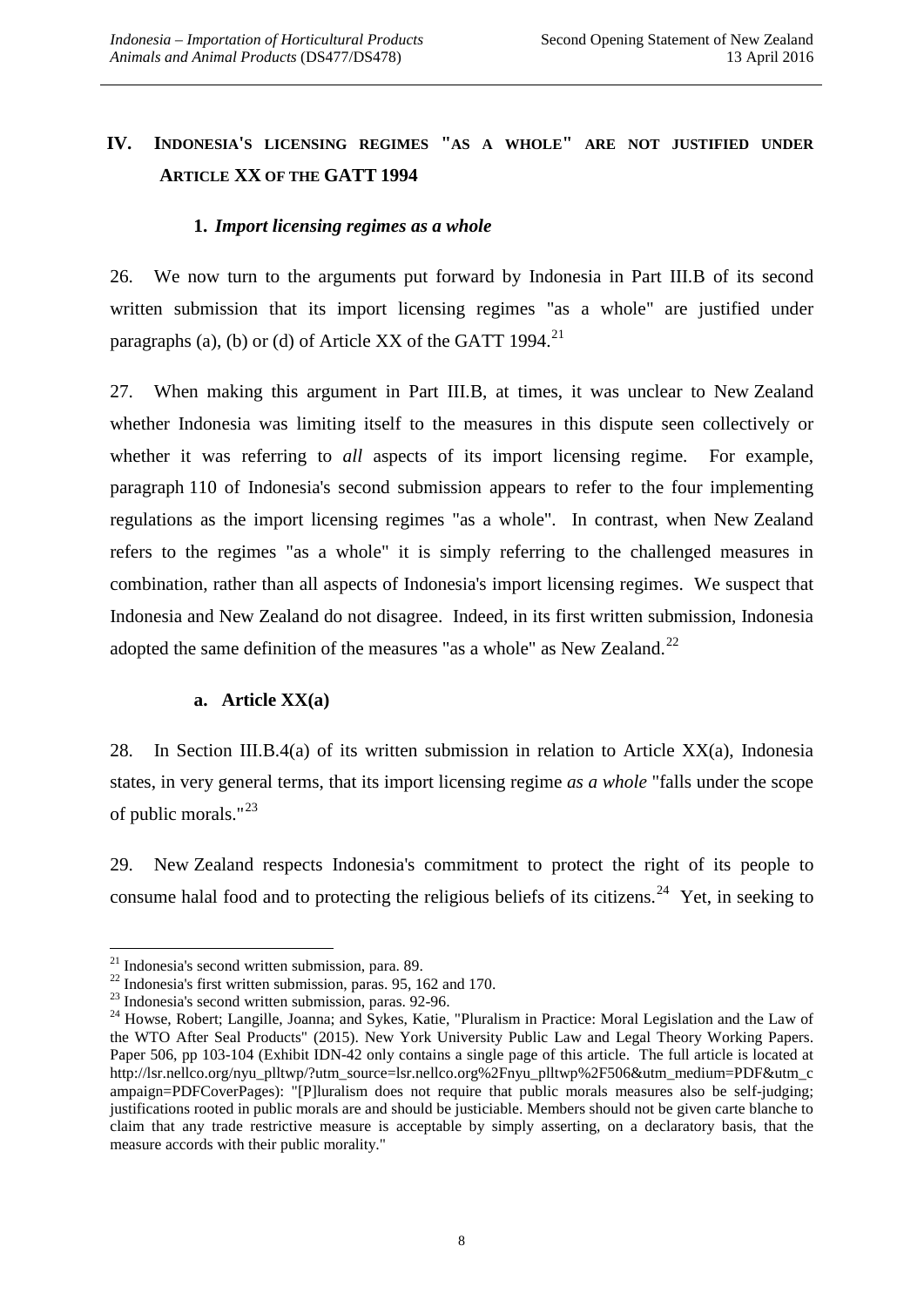justify its regime Indonesia has merely referred to five overarching laws and then concluded, without any further elaboration, that its import licensing regime as a whole is required to protect public morals.<sup>[25](#page-9-0)</sup> However, it is not enough for Indonesia to argue that some aspects of the overarching laws pursuant to which its regulations are implemented may touch on matters concerning public morals. To sustain an Article XX(a) defence, Indonesia must show that each specific measure identified by the Complainants has an underlying public morals objective as evidenced by its design, architecture and revealing structure. It has not done so.

30. Furthermore, New Zealand has described the comprehensive arrangements that are in place to ensure that all relevant animal product exports to Indonesia are halal.<sup>[26](#page-9-1)</sup> These arrangements remove the risk of Indonesians mistakenly purchasing non-halal animal products. Thus, Indonesia's measures at issue do not contribute to the objective of public morals.

31. In addition, Article XX(a) does not justify Indonesia's restrictions on imports of horticultural products. Indonesia's own submissions, exhibits and laws imply that horticultural products are inherently halal.<sup>[27](#page-9-2)</sup>

32. Accordingly, Indonesia has not established that its measures address, let alone are necessary to protect, public morals.

#### **b. Article XX(b)**

33. In respect of Article XX(b), Indonesia makes a similar argument in paragraph 109 of its second written submission as it did for Article XX(a). Indonesia refers to the *Food Law* and by implication concludes that its entire import licensing regime "falls within the range [of] policies designed to protect human, animal or plant life [or] health".<sup>[28](#page-9-3)</sup>

34. However, just because one of the objectives set out in the *Food Law* relates to food safety does not demonstrate that each specific measure at issue in this dispute has a food

<span id="page-9-0"></span><sup>&</sup>lt;sup>25</sup> Indonesia's second written submission, paras. 91-103.<br><sup>26</sup> New Zealand's second written submission, paras, 115-117; New Zealand's first opening statement,

<span id="page-9-2"></span><span id="page-9-1"></span>paras. 45-51.<br><sup>27</sup> See Indonesia's second written submission, para. 211; The Islamic Council of Western Australia (ICWA), "ICWA Halal Guidelines" ("Halal Guidelines"), (Exhibit IDN-46), p 2; and *Law of the Republic of Indonesia, Number 33 Year 2014, Concerning Halal Product Assurance*, (Exhibit IDN-47), Article 20(1). <sup>28</sup> Indonesia's second written submission, paras. 105-124.

<span id="page-9-3"></span>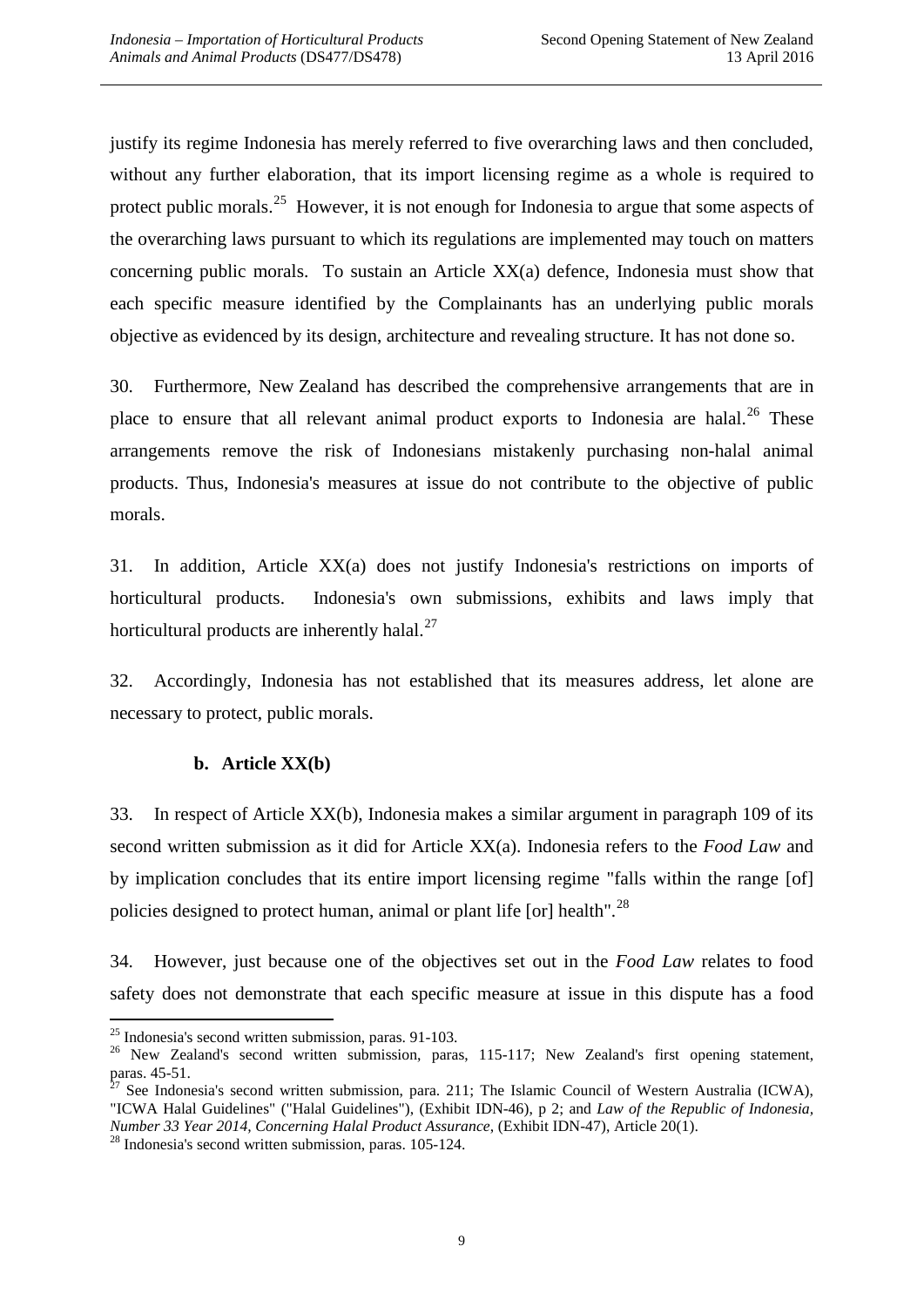safety objective. For an Article XX defence to succeed, the measure must not only "address the particular interest specified in [paragraph (b)]" but there must also be "a sufficient nexus between the measure and the interest protected". $^{29}$  $^{29}$  $^{29}$  Indonesia must therefore prove that an objective of each discrete trade restriction at issue in this dispute is the protection of life or health. A mere reference to the *Food Law* does not establish this nexus at a sufficient level of granularity.

35. Moreover, Indonesia's general argument is further undermined as the *Food Law* refers to a number of other objectives beyond food safety. Specifically, it also provides that Indonesia only allow imports to the extent of any shortfall in domestic food production.<sup>[30](#page-10-1)</sup> In New Zealand's view, the design, architecture and revealing structure of the specific measures at issue reflect this trade-restrictive objective in the *Food Law*, as opposed to food safety.

36. In contrast to its arguments under Article XX(a), however, Indonesia does provide some evidence in paragraph 110 of its second written submission, which it asserts supports its Article XX(b) claims. In order to expedite proceedings today, New Zealand will address, exhibit by exhibit, in our oral answer to the Panel's Advanced Question 55 why the evidence referred to by Indonesia in paragraph 110 does not support the points Indonesia makes.

37. As a separate matter, Indonesia frequently conflates the concepts of food safety and "food security".<sup>[31](#page-10-2)</sup> It is questionable whether the objective of "food security", as used by Indonesia, would fall under the Article XX(b) exception. For Indonesia, "food security" appears to equate to protecting local producers rather than ensuring people have safe food. Indonesia's own exhibit titled "The Future of Food Policy in Indonesia" puts this very clearly.<sup>[32](#page-10-3)</sup> While acknowledging the political appeal of trade barriers to promote domestic production, the paper notes that these policies tend to fail on three counts: they lead to higher domestic prices which increases poverty, they stifle economic growth and, "ironically, they fail to recognize the crucial role of international trade  $\dots$  in Indonesia's own food security".<sup>[33](#page-10-4)</sup>

 <sup>29</sup> Appellate Body Report, *EC – Seal Products*, para 5.169, citing Appellate Body Report, *US – Gambling*,

<span id="page-10-1"></span><span id="page-10-0"></span>para. 292.<br><sup>30</sup> Articles 14, 36, *Food Law* (Exhibit JE-2). Article 36(1) provides: "Import of Food can only be done if the domestic Food Production is insufficient and/or cannot be produced domestically."

<span id="page-10-3"></span><span id="page-10-2"></span><sup>&</sup>lt;sup>31</sup> See, e.g. Indonesia's second written submission, paras. 123, 207(b), section III.D.2<br><sup>32</sup> C. Peter Timmer, "The Future of Food Policy in Indonesia" (Nov 30, 2006) (Exhibit IDN-64).<br><sup>33</sup> Ibid. at p. 7.

<span id="page-10-4"></span>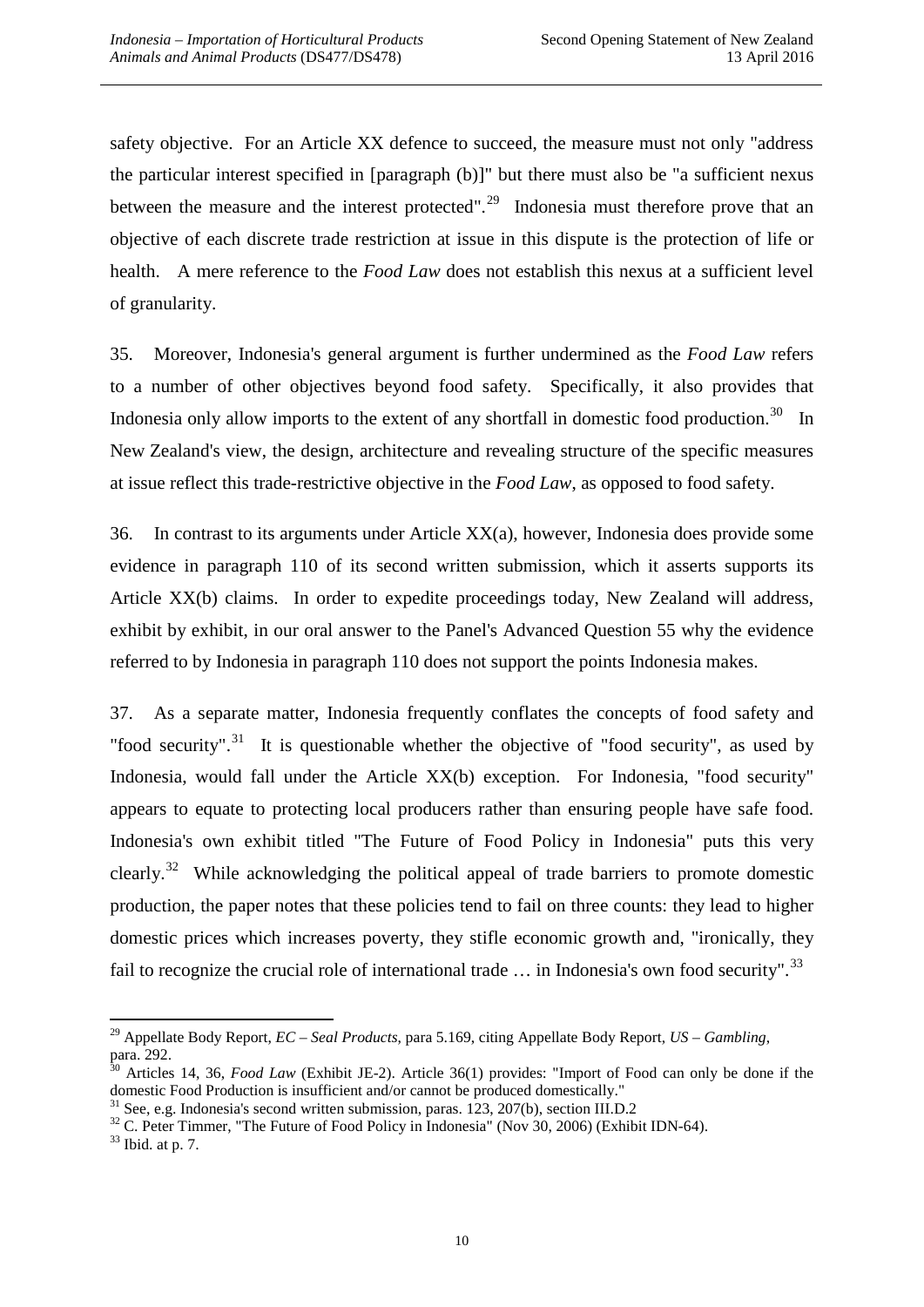38. Furthermore, Indonesia has not explained how the measures at issue contribute to the objectives of food security, even if it was relevant. To the contrary, Indonesia's importlimiting measures appear to have had the effect of exacerbating food shortages, driving up prices and causing consequent flow-on effects on nutrition.<sup>[34](#page-11-0)</sup>

39. Finally, Indonesia argues that its import licensing regime is less trade-restrictive than a comprehensive import ban and thus more easily considered "necessary" than a measure with greater restrictive effects.<sup>[35](#page-11-1)</sup> But Indonesia cannot justify its measures by merely arguing that they could be worse than they already are. As Indonesia's Exhibit IDN-50 explains, WTO Members are entitled to take measures to ensure that their citizens are supplied with safe food but they must also ensure those measures are necessary to protect human health, are not arbitrary, and are not used as a means to protect domestic producers from competition.<sup>[36](#page-11-2)</sup>

40. For all these reasons, Indonesia has not demonstrated that its licensing regimes are as a whole necessary to protect human, animal or plant life or health.

#### **c. Article XX(d)**

41. In Part III.B.4(c) of its second submission, Indonesia also argues its import licensing regime *as a whole* is designed to secure compliance with customs laws and regulations and consequently justified under Article  $XX(d)$ .<sup>[37](#page-11-3)</sup>

42. Indonesia's continued lack of specificity in its Article  $XX(d)$  defence is problematic.<sup>[38](#page-11-4)</sup> Following the first hearing, Indonesia provided a list of titles of laws relating to customs, quarantine and food safety that it said are included among "[t]he WTO-consistent laws and regulations" providing the justification for its various measures.<sup>[39](#page-11-5)</sup> But, even now, Indonesia has not provided most of those legal instruments to the Panel and the Parties as exhibits or

<span id="page-11-0"></span><sup>&</sup>lt;sup>34</sup> See, for example, Exhibits NZL-25, NZL-41, NZL-64, NZL-66. See also Exhibits US-100, US-101, US-103. Note also "The Indonesian Consumer Behaviour, Attitudes and Perceptions Toward Food" (Exhibit IDN-51) at p. 27, referring to domestic production of beef not meeting demand.

<span id="page-11-2"></span><span id="page-11-1"></span>

 $35$  Indonesia's second written submission, para. 122.<br> $36$  Iddva Karunasagar, "Food Safety and Public Health Risks Associated with Products of Aquaculture" (Exhibit IDN-50), p 10.<br> $37$  Indonesia's second written submission, para. 130.<br> $38$  New Zealand's second written submission, para. 52 ff.

<span id="page-11-3"></span>

<span id="page-11-4"></span>

<span id="page-11-5"></span><sup>&</sup>lt;sup>39</sup> Indonesia's additional responses to the Panel's questions after the first substantive meeting, para. 46.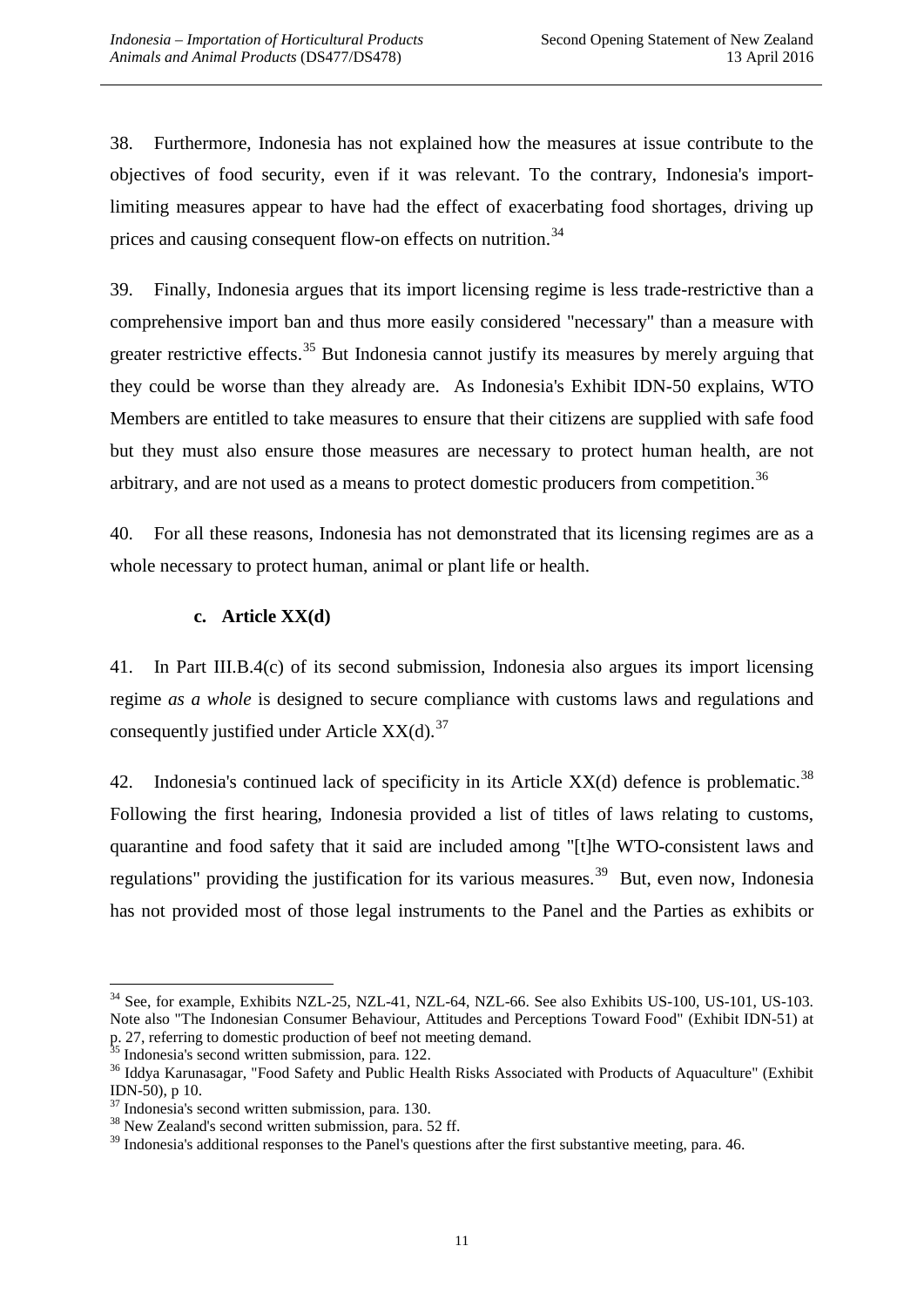identified which specific provisions of them are relevant. This lack of specificity makes it challenging for the Complainants to respond to Indonesia's vague Article XX(d) defence.

43. For instance, Indonesia has noted that some of its agriculture and trade regulations contain references to the *Customs Law*. [40](#page-12-0) However, this alone is insufficient to demonstrate that each specific trade restrictive measure before this Panel is designed to secure compliance with the *Customs Law*, let alone that the measures are necessary to achieve that objective. Indonesia's vague assertion that its import licensing regime "would indeed serve to 'secure compliance' with the customs enforcement"<sup>[41](#page-12-1)</sup> does not explain what element of customs enforcement is involved.

44. This is particularly problematic as Indonesia's general *Customs Law* is very wide ranging, dealing with a multitude of different aspects of customs law and practice.<sup>[42](#page-12-2)</sup> Furthermore, Indonesia defines "customs" widely as "everything related to monitoring over flow of goods in or out of customs area and collection of import duty and export duty".<sup>[43](#page-12-3)</sup> Without further explanation by Indonesia, it is far from clear what specific elements of the *Customs Law* or customs enforcement relate to the specific measures at issue in this dispute.

45. On their face, the measures at issue have nothing to do with the collection of import and export duties. Nor do they appear to have been adopted to serve the "purpose of attaining data for statistical purposes"<sup>[44](#page-12-4)</sup> or the "rightful oversight of" the flow of goods.<sup>[45](#page-12-5)</sup>

46. Even if they were aimed at this objective, there are far less trade-restrictive ways by which Indonesia could gather data relating to imports for statistical purposes.<sup>[46](#page-12-6)</sup> Many of these mechanisms already exist independently in Indonesia. Thus, Indonesia has provided no credible reason why its measures, that have a limiting effect on importation, are necessary.

<span id="page-12-0"></span><sup>&</sup>lt;sup>40</sup> *Law 10/1995 Concerning Customs as amended by Law No 17/2006*; Indonesia's second written submission, para. 134, Exhibits IDN-65 and IDN-66.<br><sup>41</sup> Indonesia's second written submission, para. 135

<span id="page-12-3"></span><span id="page-12-2"></span><span id="page-12-1"></span><sup>&</sup>lt;sup>42</sup> See New Zealand's second written submission, para. 56.<br><sup>43</sup> Indonesia's second written submission, para. 131, referring to *Law 17/2006*, Article 1(1), (Exhibit IDN-66).<br><sup>44</sup> Indonesia's second written submission, par

<span id="page-12-4"></span>

<span id="page-12-5"></span>

<span id="page-12-6"></span>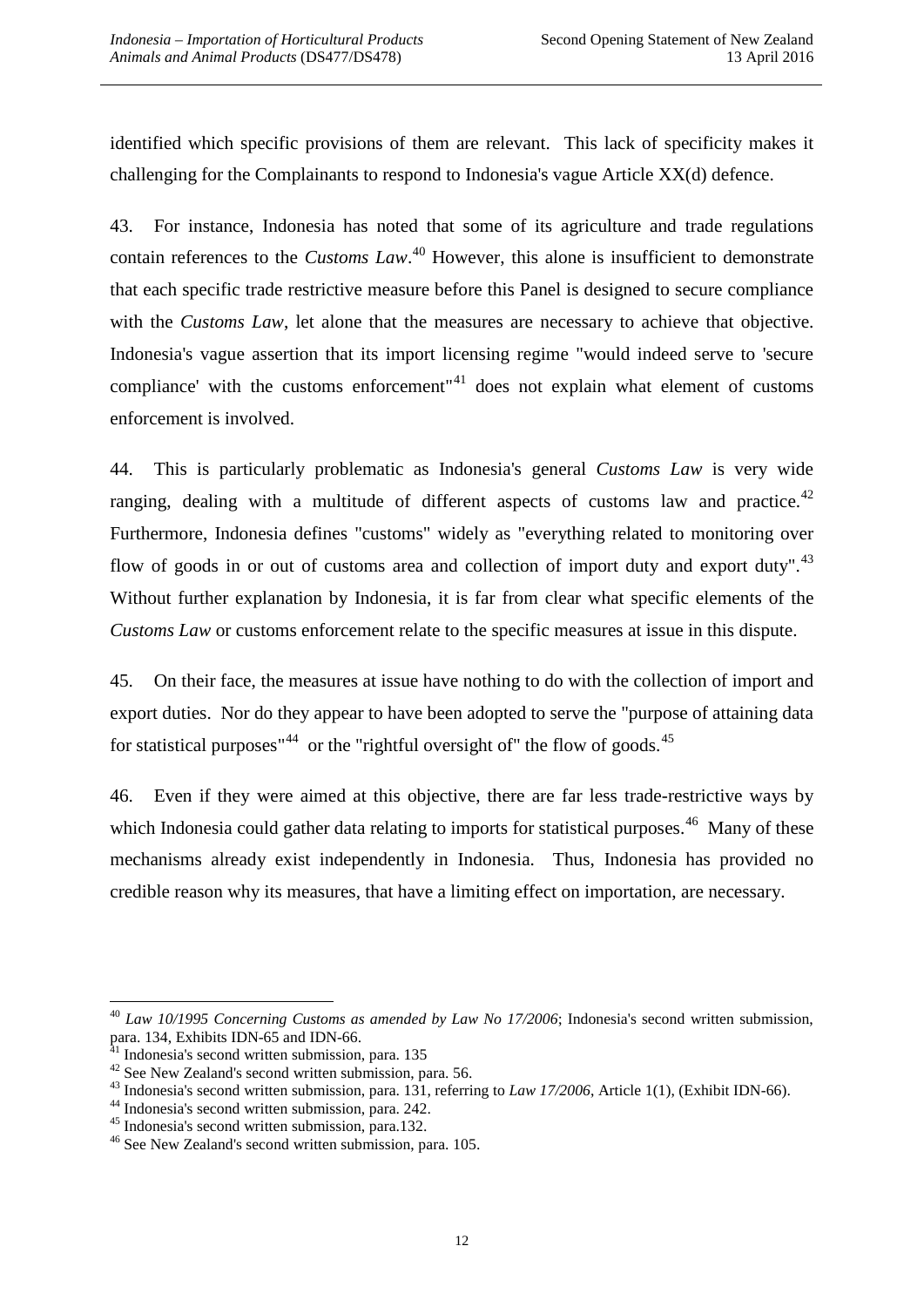47. Finally, Indonesia cannot simply "deem" its laws and regulations relating to customs enforcement consistent with the provisions of the GATT 1994. $47$  A Member which invokes Article XX(d) has the burden of demonstrating that its requirements are met, including that the "laws and regulations" invoked are "not inconsistent" with the GATT 1994.<sup>[48](#page-13-1)</sup> Again, this highlights that the "laws or regulations" referred to in support of a paragraph (d) defence, must be precisely identified. Simply naming three general customs instruments and ten other regulations without specifying what aspects of these legal instruments are relevant to the Panel's analysis does not satisfy Indonesia's burden to prove Article  $XX(d)$  elements.<sup>[49](#page-13-2)</sup> Indonesia needed to show what contribution the measures make to the objective of customs enforcement, and why the measures were necessary to secure compliance with those laws, weighed against their trade restrictiveness. Indonesia has not done so.

#### **d. Article XX Chapeau**

48. As Indonesia has failed to provisionally justify its import licensing regimes as a whole in terms of the sub-paragraphs of Article XX, the Article XX chapeau is not reached. In any event, as New Zealand argued in its second written submission, Indonesia has also failed to show that its measures are applied consistently with the chapeau.<sup>[50](#page-13-3)</sup>

49. In its second written submission, Indonesia argues, based on the first element of the chapeau, that its import licensing regime is not applied in a manner which would constitute a means of arbitrary or unjustifiable discrimination between countries where the same conditions prevail. $51$ 

50. This argument should be rejected. The Appellate Body has confirmed that one of the most important factors in the assessment of arbitrary or unjustifiable discrimination is whether the discrimination can be reconciled with, or is rationally related to, the policy objective with which the measure has been provisionally justified under the subparagraphs of Article XX.<sup>[52](#page-13-5)</sup>

<span id="page-13-0"></span><sup>47</sup> Indonesia's second written submission, para. 137. <sup>48</sup> Appellate Body Report, *Korea – Various Measures on Beef*, para. 157.

<span id="page-13-2"></span><span id="page-13-1"></span><sup>49</sup> Appellate Body Report, *US – Wool Shirts and Blouses*, p. 16; Indonesia's second written submission, para. 130; Indonesia's additional responses to the Panel's questions after the first substantive meeting, Question 20, para. 12 and Question 71, para. 46.

<span id="page-13-4"></span><span id="page-13-3"></span><sup>&</sup>lt;sup>50</sup> New Zealand's second written submission, para. 300.<br><sup>51</sup> Indonesia's second written submission, para. 148.<br><sup>52</sup> Appellate Body Report, *EC* – *Seal Products*, para. 5.306.

<span id="page-13-5"></span>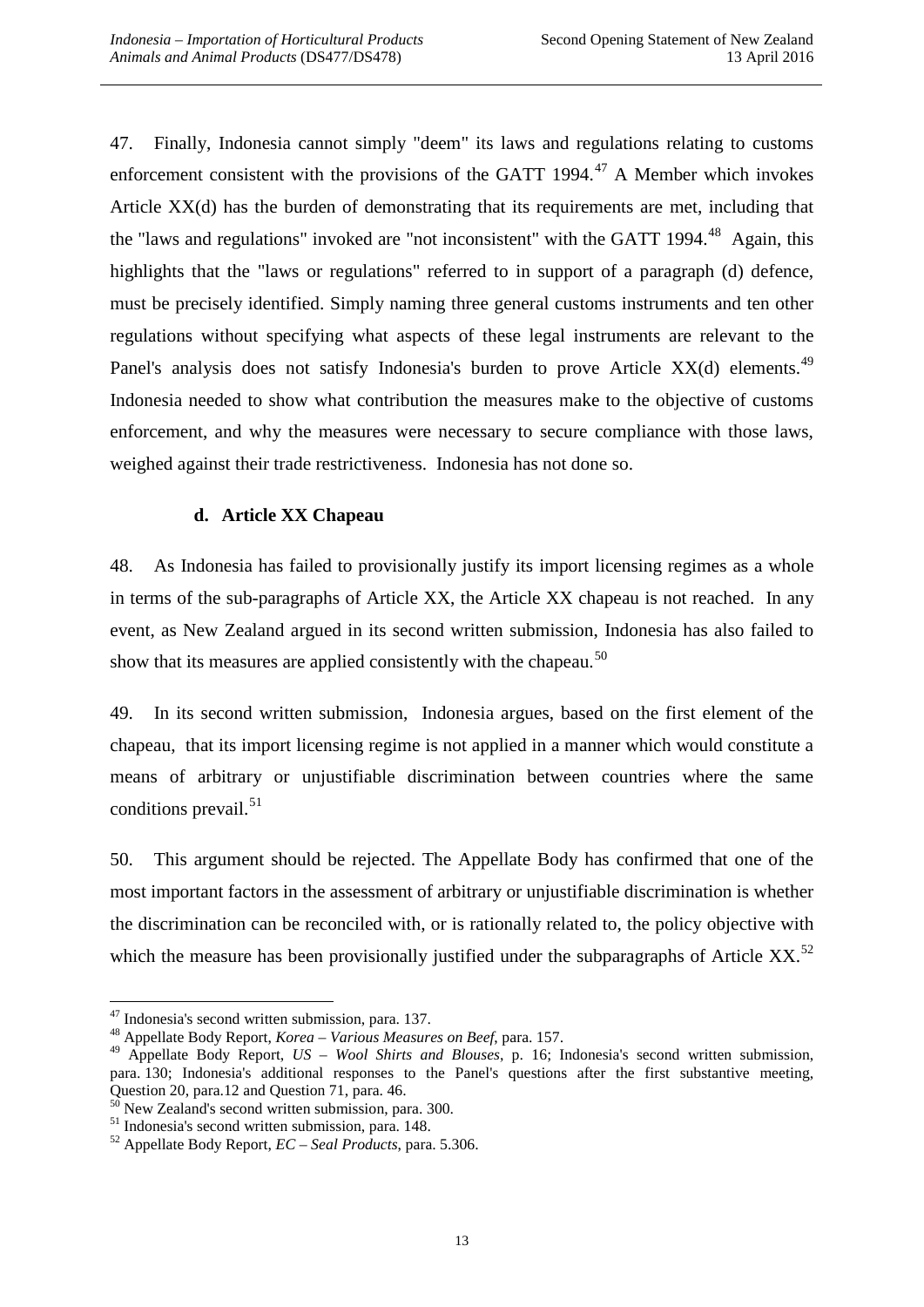As New Zealand has demonstrated, Indonesia has failed to show that any of its measures can be reconciled with or is rationally connected to the policy objectives in Article XX.<sup>[53](#page-14-0)</sup>

51. Indonesia now also argues that, because its measures are not hidden but are "publicly announced each time through the enforcement of a MOT or MOA Regulation", they are not disguised restrictions on trade.<sup>[54](#page-14-1)</sup> This argument, based on the second element of the chapeau to Article XX, should also be dismissed. The Appellate Body has held that a "*concealed* or *unannounced* restriction or discrimination in international trade does *not* exhaust the meaning of 'disguised restriction" under the chapeau.<sup>[55](#page-14-2)</sup>

52. Rather, in *US – Gasoline* the Appellate Body confirmed that "'disguised restriction', whatever else it covers, may properly be read as embracing restrictions... taken under the guise of a measure formally within the terms of an exception listed in Article XX.<sup>"[56](#page-14-3)</sup> This broader reading of "disguised restriction" is consistent with the purpose of "avoiding abuse or illegitimate use of the exceptions to substantive rules available in Article  $XX''$ .<sup>[57](#page-14-4)</sup> Accordingly, as New Zealand has demonstrated, Indonesia's measures are "disguised restrictions".[58](#page-14-5) 

#### **V. MEASURE-BY-MEASURE ANALYSIS**

53. I now turn to the third and final part of this opening statement which addresses the individual measure-by-measure arguments Indonesia has made in Parts III.C and III.D of its second written submission. I will follow the order of measures established by New Zealand in its first written submission. In the interests of time, I will only address new arguments that have been raised by Indonesia in its second submission.

<span id="page-14-1"></span><span id="page-14-0"></span><sup>&</sup>lt;sup>53</sup> New Zealand's second written submission, paras. 307-309.<br><sup>54</sup> Indonesia's second written submission, paras. 157 and 250.<br><sup>55</sup> Appellate Body Report, *US – Gasoline*, p. 25 (emphasis in original).<br><sup>56</sup> Appellate Body

<span id="page-14-3"></span><span id="page-14-2"></span>

<span id="page-14-4"></span>

<span id="page-14-5"></span>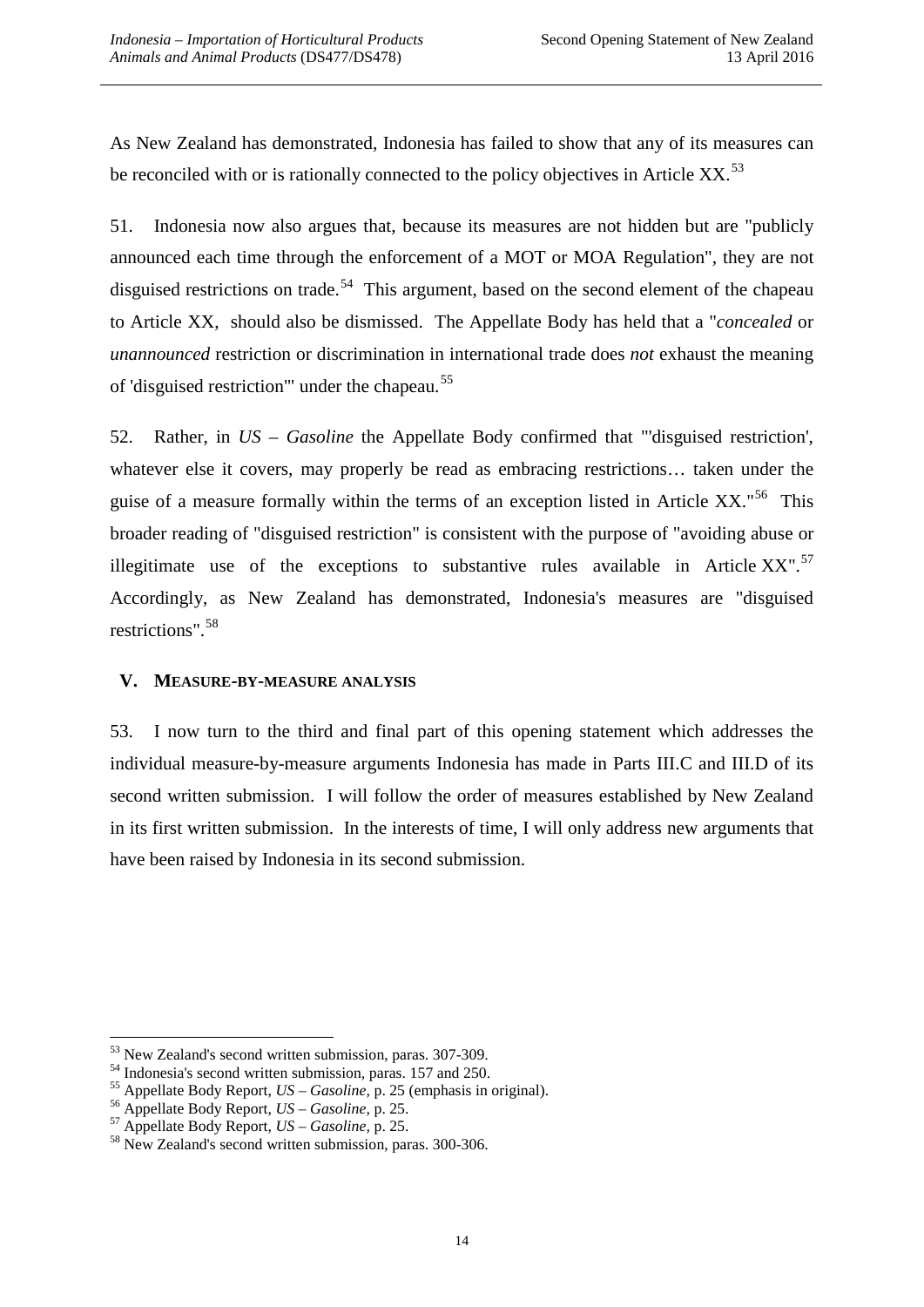#### *1. Prohibition on imports*

### **a. Article XI:1 of the GATT 1994 and Article 4.2 of the Agreement on Agriculture**

54. New Zealand has detailed extensively how Indonesia prohibits imports of certain animals and animal products *–* in particular certain bovine meat, all bovine offal and bovine carcass *–* by not listing these products in the relevant appendices to *MOA 139/2014* and *MOT 46/2013*. [59](#page-15-0) In the face of overwhelming evidence demonstrating the existence and effect of these prohibitions, Indonesia has continued to deny their existence. $60$ 

55. Yet it is clear from the evidence before the Panel that such bovine meat, offal and carcass products are prohibited from importation. Even Indonesia has, in the later stages of these proceedings, now acknowledged that bovine heart and liver are banned.<sup>61</sup> Indonesia's regulations are clear that all unlisted animal products are, *as such*, prohibited from importation (subject only, in the case of bovine secondary cuts, to the emergency importation exception). Although not strictly required by the legal test, the Complainants have also shown, *in fact*, the dramatic decline in imports of a range of key bovine meat and offal products not listed in Appendix I. $^{62}$ 

56. In respect of those non-bovine meat products not listed in Appendix II of *MOT 46/2013*, the only evidence Indonesia has provided is trade data showing food imports since 2013 under a single 4 digit HS Code.<sup>[63](#page-15-4)</sup> Simply because Indonesia has not enforced its regulations as they apply to one HS Code does not detract from the explicit text of Indonesia's regulations and their application to a wide range of products.<sup>[64](#page-15-5)</sup> Thus, Indonesia has still not provided any credible evidence to rebut the *prima facie* case established by New Zealand that a positive list ban exists.

<span id="page-15-0"></span><sup>&</sup>lt;sup>59</sup> See New Zealand's first written submission, paras. Sections III.A.3(a), IV.A.2(a) and IV.A.2(b);<br>New Zealand's second written submission, paras. 29-36, New Zealand's first opening statement, paras. 13-19.

<span id="page-15-1"></span> $^{60}$  Indonesia's first written submission, paras. 98-99; Indonesia's second written submission, para. 205.<br><sup>61</sup> Indonesia's responses to the Panel's questions after the first substantive meeting, Question 1.2 (sic), par

<span id="page-15-3"></span><span id="page-15-2"></span>Indonesia's second written submission, para. 236.<br>
<sup>62</sup> See New Zealand's first written submission, paras. 3-4, 134 and Figure 1, New Zealand's second written submission, para. 34 and Annex 1, New Zealand's first opening s

<span id="page-15-4"></span> $63$  Indonesia's second written submission, paras. 194 and 205, and "Import Statistic Animals and Animal Products" (Exhibit IDN-32).<br><sup>64</sup> See New Zealand's first written submission, paras. 3-4, 134 and Figure 1, New Zealand's second written

<span id="page-15-5"></span>submission, para. 34 and Annex 1, New Zealand's first opening statement, paras. 4-6.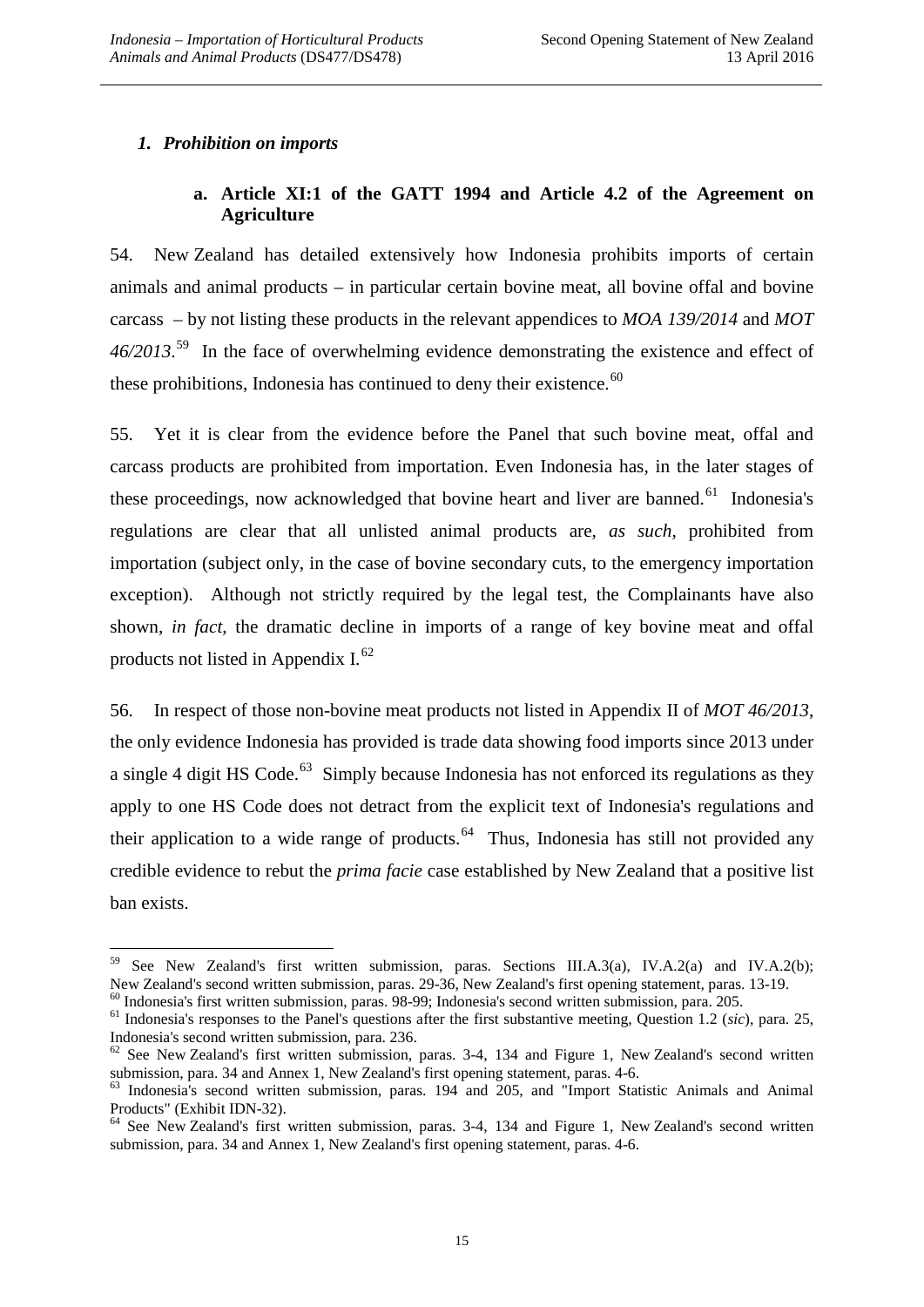#### **b. Article XX(b) of the GATT 1994**

57. It is probably for this reason that, for the first time in its second written submission, Indonesia now concedes that certain bovine offal products *are* prohibited from importation but that this is justified under Article  $XX(b)$ .<sup>[65](#page-16-0)</sup>

58. Indonesia offers very little elaboration of its Article XX(b) positive-list defence, apart from a few passing references to concerns about hormone-treated beef.<sup>[66](#page-16-1)</sup>

59. New Zealand emphasises that its bovine meat and offal products are safe. They are exported widely around the world to developed and developing countries, and are consumed domestically in New Zealand.<sup>[67](#page-16-2)</sup> No health issues have arisen warranting Indonesia's trade ban. Indonesia has presented no relevant evidence to the contrary and its exhibits do not support its reliance on Article  $XX(b)$ .<sup>68</sup> In particular, new Exhibits IDN-58, IDN-83, and IDN-84 do not explain why Indonesia bans the import of bovine offal and secondary cuts through the "positive list".<sup>[69](#page-16-4)</sup> Rather, those exhibits are, respectively, a blog expressing concerns about hormones in milk and meat, a partisan summary of the *EC –Hormones* dispute, and a promotional article from the Organic Consumers Association encouraging its members to purchase organic beef.<sup>[70](#page-16-5)</sup>

60. Furthermore, Indonesia's prohibition of certain beef and offal imports bears no rational relationship to the alleged concerns about hormone-treated beef. This is clear from the fact that imports of some beef products are permitted.<sup>[71](#page-16-6)</sup> Yet there is again no reference to limits of imports of these products when the beef has been treated with hormones. Surely if Indonesia intended to protect its population from purported risks arising from hormones, it would impose measures that applied universally to all hormone-treated beef products, rather than just certain bovine offal and secondary cuts in certain circumstances. Finally, the positive list bans all unlisted products – not just hormone-treated beef. That is why

<span id="page-16-1"></span>

<span id="page-16-0"></span><sup>&</sup>lt;sup>65</sup> Indonesia's second written submission, Section II.D.2(e), para. 206.<br><sup>66</sup> Indonesia's second written submission, paras. 110, 236.<br><sup>67</sup> See, for example, "New Zealand Export Statistics to Indonesia 2010 - 2015" *Globa* 

<span id="page-16-3"></span><span id="page-16-2"></span>NZL-5) and Meat Industry Association Statement (Exhibit NZL-12). <sup>68</sup> Huffington Post "Hormonal Milk and Meat: A Dangerous Public Health Risk" (Exhibit IDN-58); "Hormones in Meat" (Exhibit IDN-83); "Growth Hormones Fed to Beef Cattle Damage Human Health" (Exhibit IDN-84).<br><sup>69</sup> See New Zealand's first written submission, paras. 40-43.<br><sup>70</sup> Indonesia's second written submission, paras. 110,

<span id="page-16-5"></span><span id="page-16-4"></span>

<span id="page-16-6"></span>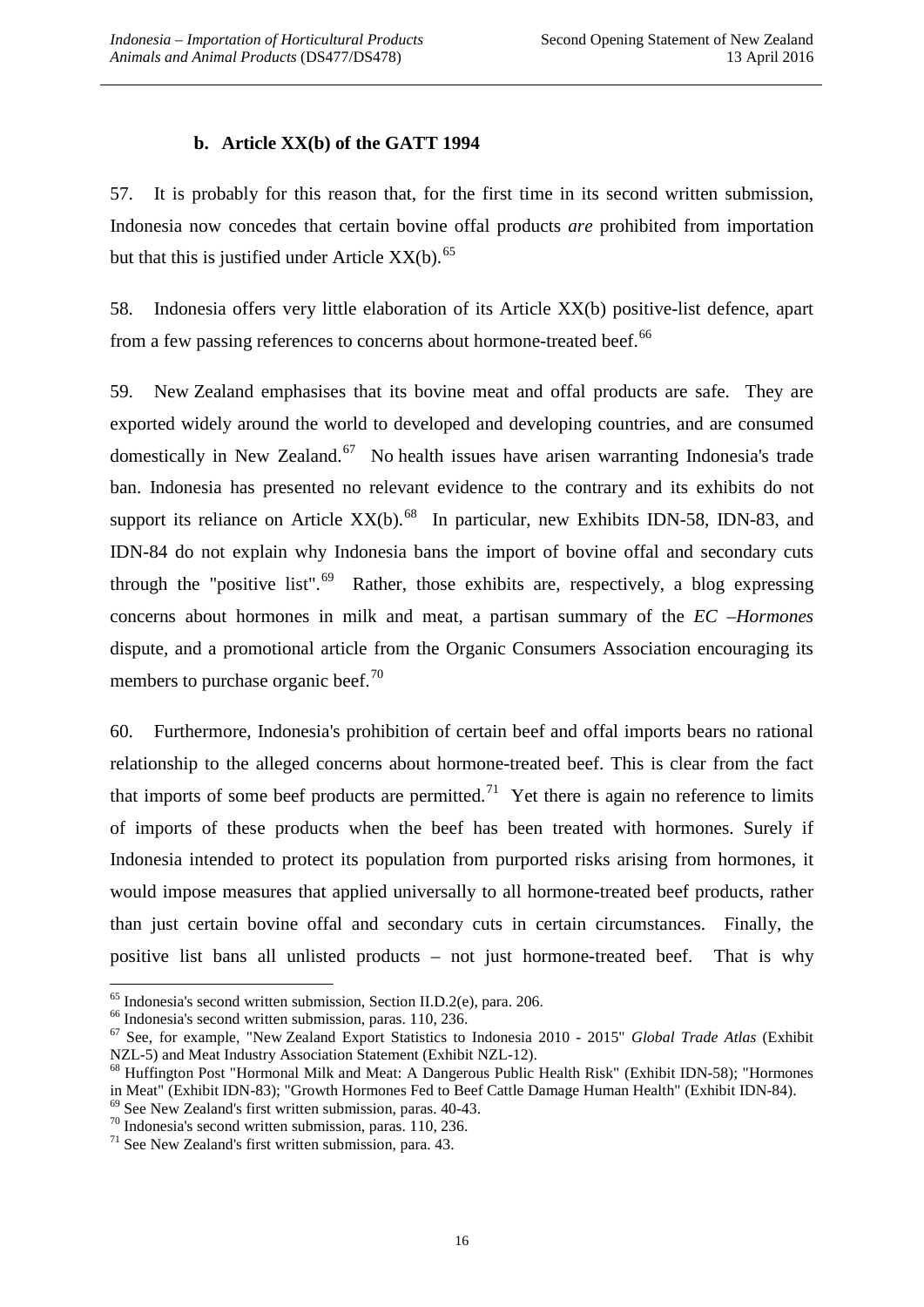New Zealand beef and offal is prohibited, even though it is not treated with hormones. Furthermore, none of the evidence publicising this measure made any reference to hormones.<sup>72</sup> For all these reasons, Indonesia's positive list restriction cannot be justified under Article XX(b).

#### *2. Limited application windows and validity periods*

### **a. Article XI:1 of the GATT 1994 and Article 4.2 of the Agreement on Agriculture**

61. New Zealand has explained in detail previously how Indonesia's limited application windows and validity periods restrict imports.<sup>73</sup> Indonesia misconstrues the Complainants' argument to be that the "mere existence" of an application window or validity period is WTO-inconsistent.<sup>[74](#page-17-2)</sup> This is not true. In these proceedings, the Complainants have clearly shown, both through the structure and design of the measure, and the use of trade data, that the measures have had an unjustified limiting effect on imports.<sup>75</sup> It is for this reason that they are inconsistent with Article XI:1 and Article 4.2.

#### **b. Article XX(d) of the GATT 1994**

62. In relation to Article XX(d), Indonesia now claims for the first time that its limited application windows and validity periods measures are "mandated because the products at issue are products that spoil easily. As such, data would be more accurate if it is closer to the import date".<sup>[76](#page-17-4)</sup> However, the measures at issue require importers to provide information up to six months in advance of importation. If limited application windows and validity periods were removed, as New Zealand suggests should occur, Indonesia would be better placed to obtain more accurate data because it would be obtained closer to the time of importation.

63. Indonesia also acknowledges for the first time in its second written submission that its limited application windows apply only to certain animal products (namely bovine meat, offal

<span id="page-17-1"></span><span id="page-17-0"></span><sup>&</sup>lt;sup>72</sup> See the exhibits listed at footnote 66 of New Zealand's first written submission.<br><sup>73</sup> See New Zealand's first written submission, paras. 147-163 and 211-219; New Zealand's second written submission, paras. 44-51 and

<span id="page-17-3"></span>

<span id="page-17-2"></span><sup>&</sup>lt;sup>74</sup> Indonesia's second written submission, para. 66.<br><sup>75</sup> See New Zealand's first written submission, paras. 147-163 and 211-219; New Zealand's second written submission, paras. 44-51 and 179-183.

<span id="page-17-4"></span> $<sup>76</sup>$  Indonesia's second written submission, para. 242.</sup>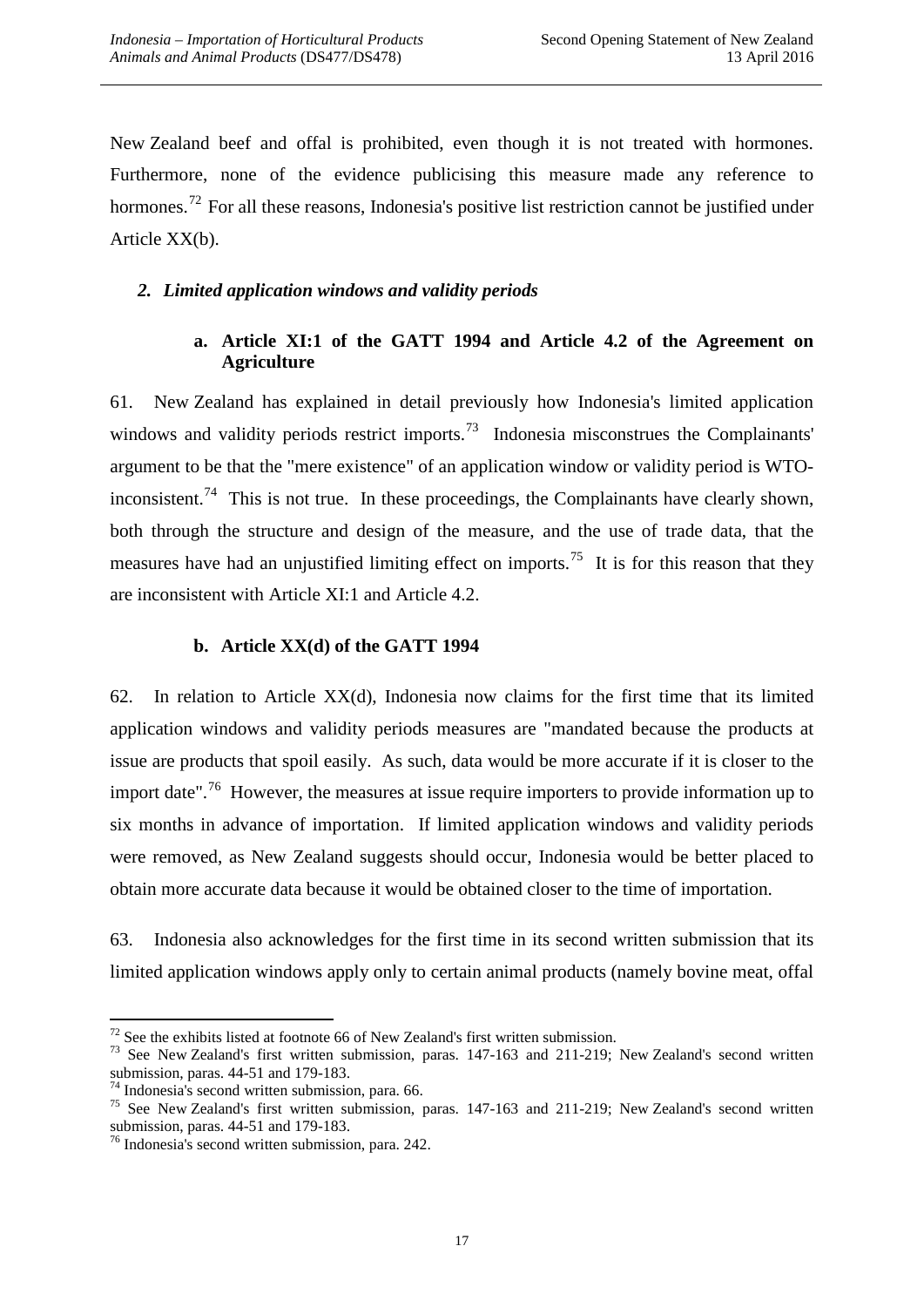and carcass) and only certain fresh horticultural products.<sup>[77](#page-18-0)</sup> Indonesia's inconsistent application of this measure shows that avoiding food spoilage or data collection is not its true objective.

#### *3.Fixed Licence Terms*

#### **a. Article XX(d) of the GATT 1994**

64. In relation to Fixed Licence Terms, Indonesia expands its argumentation in relation to Article XX(d). It argues that the purpose of the Fixed Licence Terms is to "oblige importers to include information such as port of entry, volume, etc. in order for the customs officials to assess customs classification and import eligibility" and to "gather information for statistical purposes".<sup>[78](#page-18-1)</sup> But Indonesia could readily obtain better information from other sources, providing data on what importers actually import, rather than just what they apply to import. As we have already explained, there are existing processes that are used for information gathering purposes.[79](#page-18-2)

#### *4. 80% Realisation Requirement*

### **a. Article XI:1 of the GATT 1994 and Article 4.2 of the Agreement on Agriculture**

65. With regard to the 80% realisation requirement, Indonesia states that this measure has now been removed.<sup>80</sup> New Zealand notes, however, that under Indonesia's new regulations for animals and animal products, and for horticultural products, importers are still required to submit an import realisation card detailing the percentage of their import quantity that they have imported during each Import Approval validity period.<sup>[81](#page-18-4)</sup> By retaining this requirement, Indonesia could easily reintroduce the 80% requirement in the future. In order to ensure a positive resolution of the dispute, New Zealand seeks findings from the Panel on this measure despite its removal in the most recent revisions to Indonesia's regulations.

<span id="page-18-1"></span>

<span id="page-18-2"></span>

<span id="page-18-4"></span><span id="page-18-3"></span>

<span id="page-18-0"></span><sup>&</sup>lt;sup>77</sup> Indonesia's second written submission, paras. 57 and 58.<br><sup>78</sup> Indonesia's second written submission, para. 243.<br><sup>79</sup> New Zealand's second written submission, para. 105.<br><sup>80</sup> Indonesia's second written submission, par (Exhibit IDN-41); and Article 20(1) *MOT 71/2015* (Exhibit JE-12).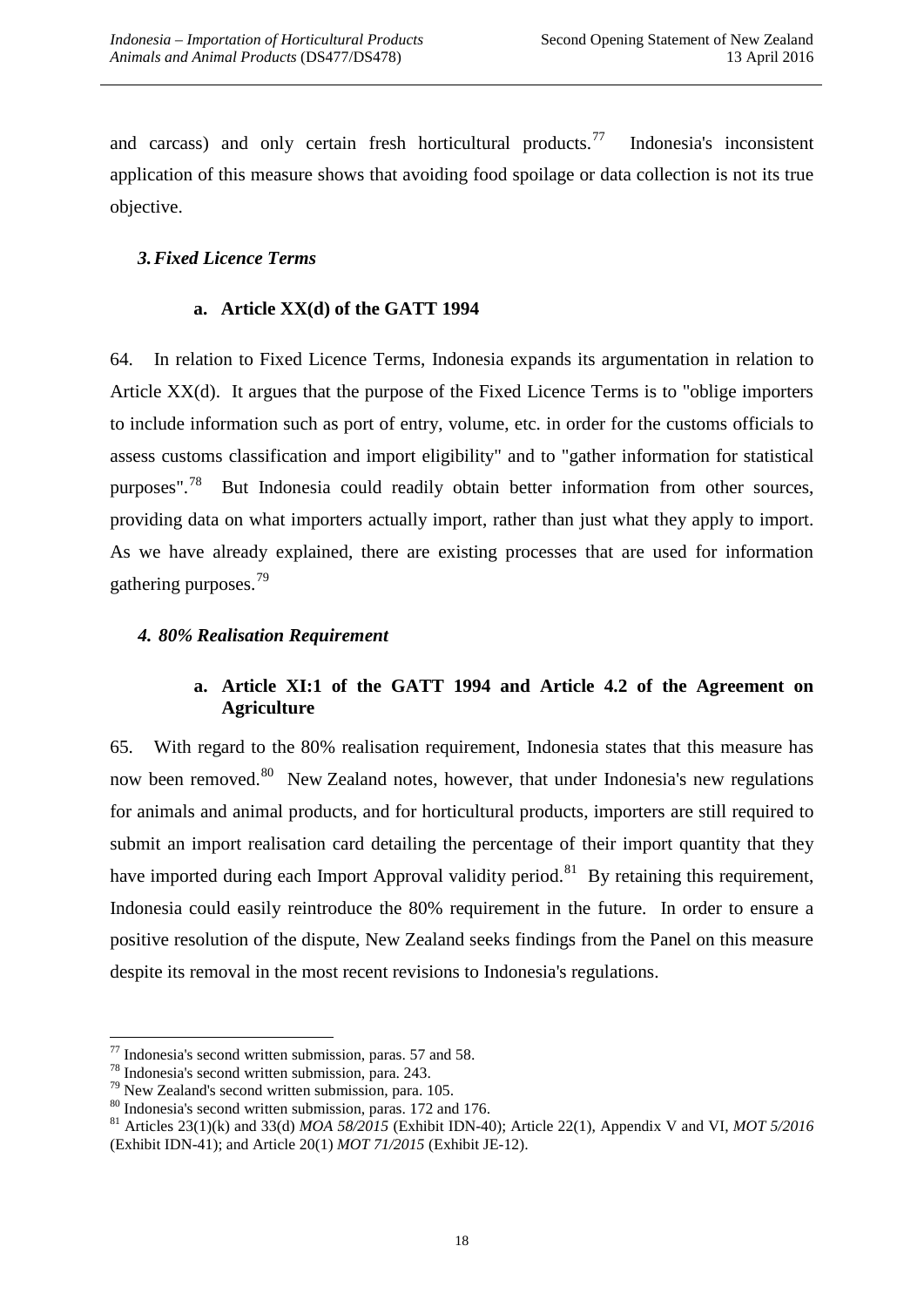# *5.Use, sale and distribution requirements for animals and animal products and for horticultural products*

#### **a. Article XI:1 of the GATT 1994 and Article 4.2 of the Agreement on Agriculture**

66. In relation to its use, sale and distribution requirements for animals and animal products, Indonesia claims that the measure does "not place any limit on the quantity of products that can be imported" and claims that the prohibition of sales of "non-fresh meat (i.e. defrosted or thawed)" in traditional markets applies to both imported and domestic meat. $82$  Both of these claims are unsupported by evidence. Indonesia has not provided any law, regulation or other source for its contention that frozen or thawed domestic beef is prohibited from sale in either traditional or modern markets. Further, as New Zealand has demonstrated, imports of bovine animal products have dropped substantially since the introduction of Indonesia's import restrictions including the use, sale and distribution requirements.<sup>[83](#page-19-1)</sup>

#### **b. Article III:4 of the GATT 1994**

67. Indonesia also rejects New Zealand's claims under Article III:4 of the GATT 1994 in respect of use, sale and distribution requirements.<sup>[84](#page-19-2)</sup> In respect of the discrimination applicable to imported horticultural products, Indonesia seeks only to justify the measure under Articles  $XX(a)$  and  $XX(b)$  of the GATT, implying that it accepts the measure constitutes a *prima facie* breach of Article III:4.<sup>[85](#page-19-3)</sup> In respect of the discrimination against imported animal products, Indonesia merely repeats its contention that the requirements apply "uniformly to imports and domestic products",  $86$  but without providing any evidence to support this claim.

#### **c. Article XX of the GATT 1994**

68. In seeking to justify the use, sale and distribution restrictions under **Article XX(b)** of the GATT 1994, Indonesia argues that preventing frozen meats from being sold in traditional markets ensures food safety because of the dangers that arise from freezing, thawing and

<span id="page-19-1"></span><span id="page-19-0"></span><sup>&</sup>lt;sup>82</sup> Indonesia's second written submission, paras. 193-194.<br><sup>83</sup> See New Zealand's second written submission, Annex 1.<br><sup>84</sup> Indonesia's second written submission, paras. 272-277.<br><sup>85</sup> Indonesia's second written submission

<span id="page-19-2"></span>

<span id="page-19-3"></span>

<span id="page-19-4"></span>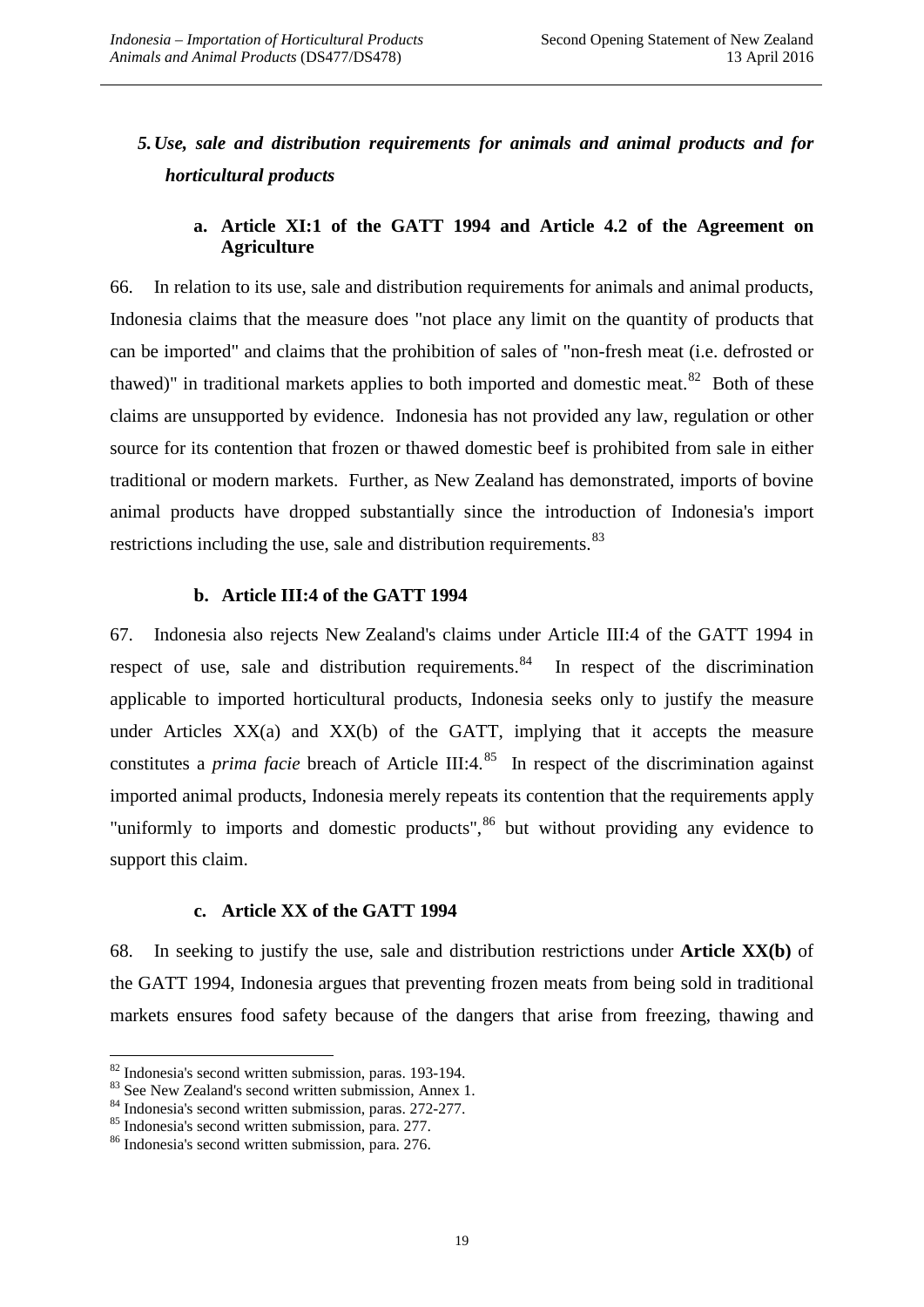refreezing meats.<sup>[87](#page-20-0)</sup> Indonesia also refers to the limited cold chain system in its traditional markets "which affects meat quality and texture". <sup>[88](#page-20-1)</sup>

69. However, as we will explain in our oral answer to Panel Question 55, Indonesia has produced no relevant evidence that protecting human health was the reason for Indonesia's restrictions on sales of imported meat in traditional markets, or that imported meat sold in traditional markets poses a greater risk to human health than locally-slaughtered meat.

70. Of course, New Zealand accepts that unhygienic meat handling practices can result in harmful bacteria that can lead to illness. But Indonesia has not shown that such a risk exists in relation to frozen meat or that this is what the measure aims to address. As stated in Indonesia's own Exhibit IDN-79, frozen meat is safe provided it was safe when frozen. When thawed, microbes will become active and multiply, but at the same rate as in fresh meat.<sup>[89](#page-20-2)</sup>

71. Furthermore, Exhibit IDN-57 produced in support of Indonesia's defence of its measure, titled "The effect of Freezing and Thawing on Technological Properties of Meat" relates to food quality not food safety.<sup>[90](#page-20-3)</sup> Indonesia's repeated arguments based on "meat quality and texture<sup>"[91](#page-20-4)</sup> are not only unsubstantiated but also irrelevant to an Article  $XX(b)$ defence.

72. In relation to Indonesia's defence of these measures under **Article XX(a)**, New Zealand has already demonstrated that all New Zealand meat exported to Indonesia is halal.<sup>[92](#page-20-5)</sup>

73. In relation to the use, sale and distribution restrictions for horticultural products, Indonesia now also seeks to justify its measure under **Article XX(d)**. Indonesia argues for the first time that "the measure distinguishes the use, sale and transfer of imports from Producer Importers and Registered Importers" and "that this information is specifically used to calculate the national supply and demand for specific horticultural goods".<sup>[93](#page-20-6)</sup> Again, it is not clear how this justification relates to either customs enforcement, or to the measure

<span id="page-20-1"></span>

<span id="page-20-0"></span><sup>&</sup>lt;sup>87</sup> Indonesia's second written submission, para. 110.<br><sup>88</sup> Indonesia's second written submission, para. 110.<br><sup>89</sup> "Rules of Thawing and Refreezing Meat" (Exhibit IDN-79).

<span id="page-20-3"></span><span id="page-20-2"></span><sup>&</sup>lt;sup>90</sup> Corina Gambuteanu, Daniela Borda and Petru Alexe, "The Effect of Freezing and Thawing on Technological Properties of Meat: Review" (Exhibit IDN-57).

<span id="page-20-4"></span> $<sup>91</sup>$  Indonesia's second written submission, paras. 109 ("establish quality... requirements"), 110, 193 and 225.</sup>

<span id="page-20-5"></span> $92$  New Zealand's second written submission, paras. 113-121.

<span id="page-20-6"></span><sup>93</sup> Indonesia's second written submission, para. 245.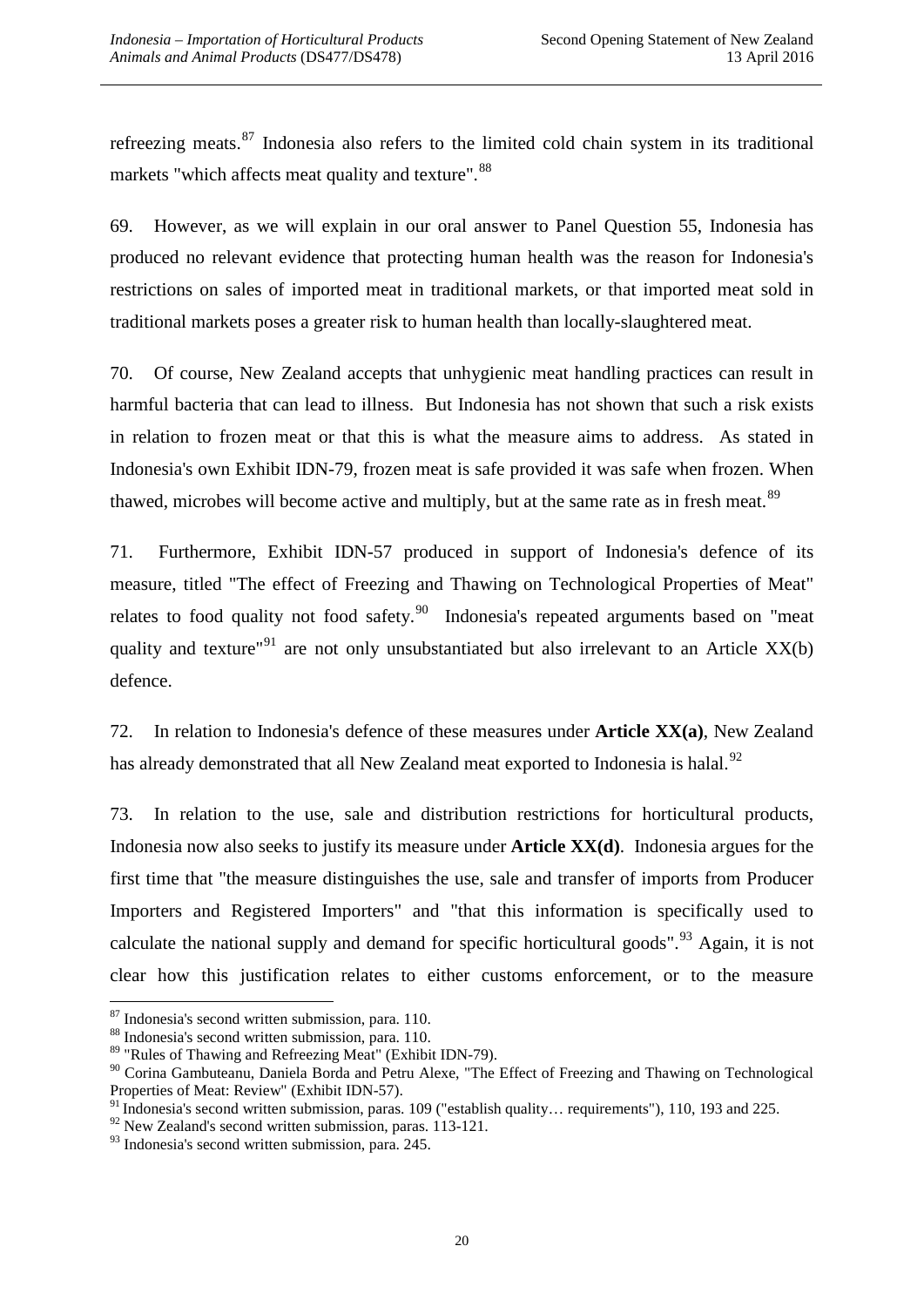New Zealand is challenging. Indonesia has not explained which laws or regulations the measure is "necessary to secure compliance with" let alone why it is "necessary".

#### *6. Storage ownership and capacity requirements for horticultural products*

#### **a. Article XX of the GATT 1994**

74. In its second written submission, Indonesia now raises various Article XX defences for its storage ownership and capacity requirements by arguing that the measure "is to ensure that fruits and meat products for consumption are safe, nutritious and also of good quality. "<sup>[94](#page-21-0)</sup>

75. New Zealand notes that its challenge to Indonesia's storage ownership and capacity requirement is confined to horticultural products (which are inherently halal). Thus, Indonesia's public morals arguments under **Article XX(a)** should be rejected.

76. In respect of its claims under **Article XX(b)**, New Zealand's challenge relates exclusively to the requirements that importers *own* storage facilities with capacity equalling the quantity of product imported over a six-month period in a *one-to-one ratio*. [95](#page-21-1)

77. None of Indonesia's evidence supports the need for a requirement that importers *own*  their storage. Exhibit IDN-82 entitled "Storage Guidelines for Fruits & Vegetables", for example, relates to home storage and says nothing about *ownership* of storage by importers.<sup>[96](#page-21-2)</sup> Nor do any of Indonesia's other exhibits support its ownership arguments. There is no reason why "ownership" as opposed to leasing of storage facilities shows a greater "commitment" to provide food that is safe for consumption.

78. Finally, Indonesia's explanation of why importers are only allowed to import products up to the maximum capacity of their storage – to "show the importer's commitment to provide food that is safe for consumption" – is inadequate for the reasons set out in New Zealand's previous submission.<sup>97</sup>

<span id="page-21-0"></span> $\frac{94}{95}$  Indonesia's second written submission, para. 110 and see also paras. 116-119 and 233.<br><sup>95</sup> See New Zealand's first written submission, paras. 99 ff.

<span id="page-21-3"></span><span id="page-21-2"></span><span id="page-21-1"></span><sup>&</sup>lt;sup>96</sup> "Storage Guidelines for Fruits & Vegetables" (Exhibit IDN-82).<br><sup>97</sup> Indonesia's second written submission, paras. 119, 178, 207(a) and 214.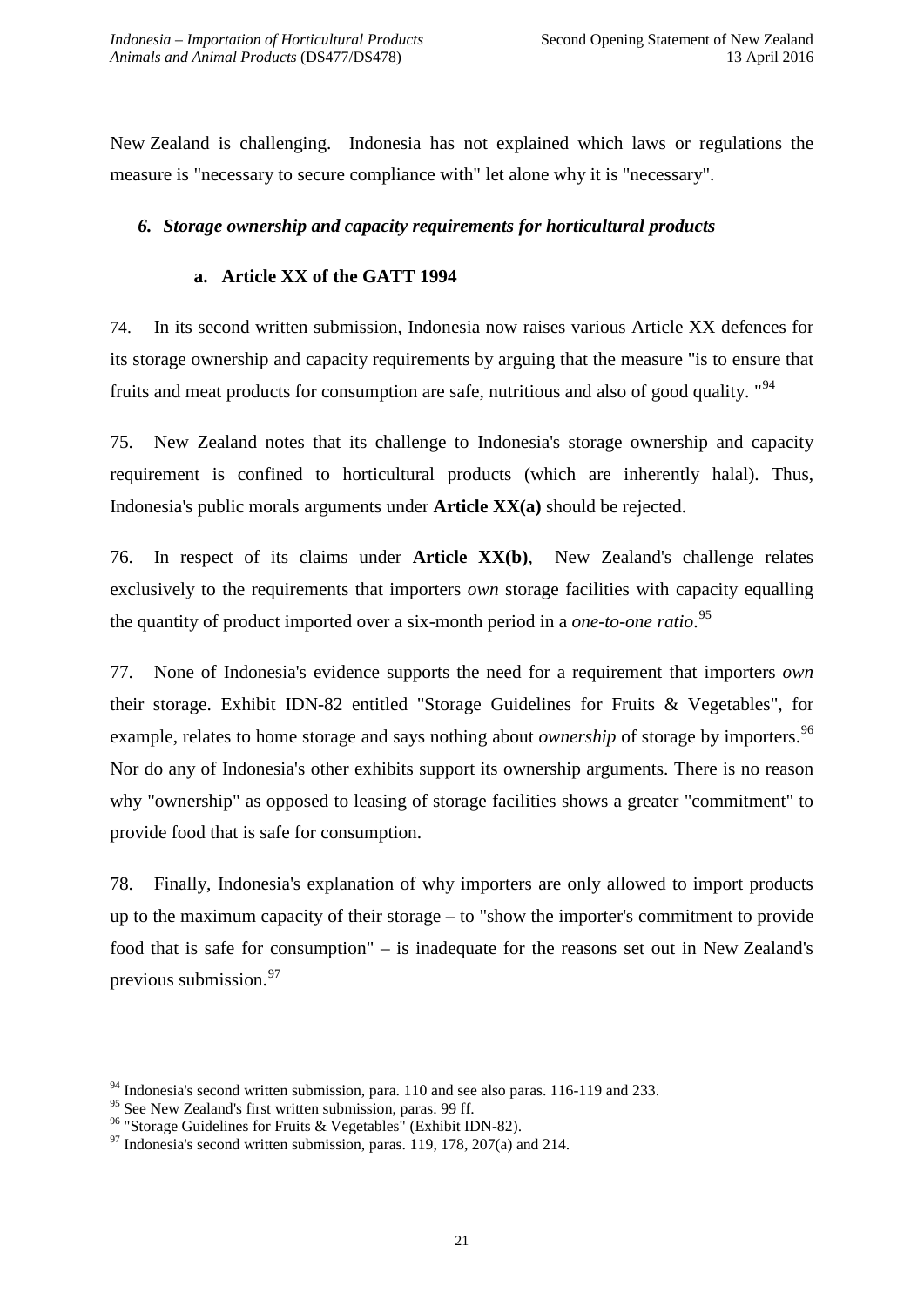#### *7.Reference price for beef, and reference price for chili and shallots*

#### **a. Article XI:1 of the GATT 1994 and Article 4.2 of the Agreement on Agriculture**

79. In in its second written submission Indonesia now contends that its reference prices for beef, chili and shallots are not restrictions under Articles XI:1 or 4.2 because they are "not continuously in effect", the system "is not automatically activated", and "[i]mporters can import ... provided the market price is still above such reference price."<sup>98</sup> It is not clear what Indonesia refers to when it states that reference prices are not immediately activated, and it has not provided any evidence suggesting that this is the case. To the contrary, Indonesia's regulations are clear. Imports of chili, shallots and beef cannot be imported when the market price falls below the specified level.<sup>[99](#page-22-1)</sup>

#### **b. Article XX(b) of the GATT 1994**

80. Indonesia has also failed to produce any credible evidence showing its reference price requirements contribute to the protection of human, animal or plant life or health under Article XX(b). The design and structure of this measure does not indicate that it is necessary to protect Indonesian citizens from public health threats. $100$ 

81. Indonesia has produced neither any evidence of any oversupply of these products, nor of any prospect of "immediate crisis" or "immediate threats to the Indonesia food supply", <sup>[101](#page-22-3)</sup> including in the exhibit Indonesia produced on its "food security plan".<sup>[102](#page-22-4)</sup> To the contrary, Indonesia's answers to questions from the Panel, and its exhibits, point to chronic undersupply of food, with persistent threats of food insecurity and under-nutrition in Indonesia's poorer communities, as demonstrated by chronic malnutrition.<sup>[103](#page-22-5)</sup> The evidence shows instead that Indonesia needs additional safe, high-quality, protein, as explained by the strong growth in

<span id="page-22-1"></span><span id="page-22-0"></span><sup>&</sup>lt;sup>98</sup> Indonesia's second written submission, paras. 197, 238 and 256.<br><sup>99</sup> Article 14(1), *MOT 46/2013* (Exhibit JE-18), Article 16(2), *MOT 5/2016* (Exhibit IDN-41), Article 5(4), *MOA 86/2013* (Exhibit JE-15).

<span id="page-22-4"></span><span id="page-22-3"></span>

<span id="page-22-2"></span><sup>&</sup>lt;sup>100</sup> Compare Indonesia's second written submission, para. 240.<br><sup>101</sup> Indonesia's responses to the Panel's questions after the first substantive meeting, Question 18, para 20.<br><sup>102</sup> Ministry of Agriculture, "Agency for Fo responses to the Panel's questions after the first substantive meeting, Questions 17, 18, 27.

<span id="page-22-5"></span><sup>&</sup>lt;sup>103</sup> Indonesia's responses to the Panel's questions after the first substantive meeting, Question 18, para. 19. See also "Indonesia Retail Report Update 2013 by Global Agricultural Information" (Exhibit IDN-78); "The Indonesian Consumer Behaviour, Attitudes and Perceptions Toward Food" (Exhibit IDN-51) at p. 14; "Rural Poverty in Indonesia", Rural Poverty Portal (Exhibit IDN-4).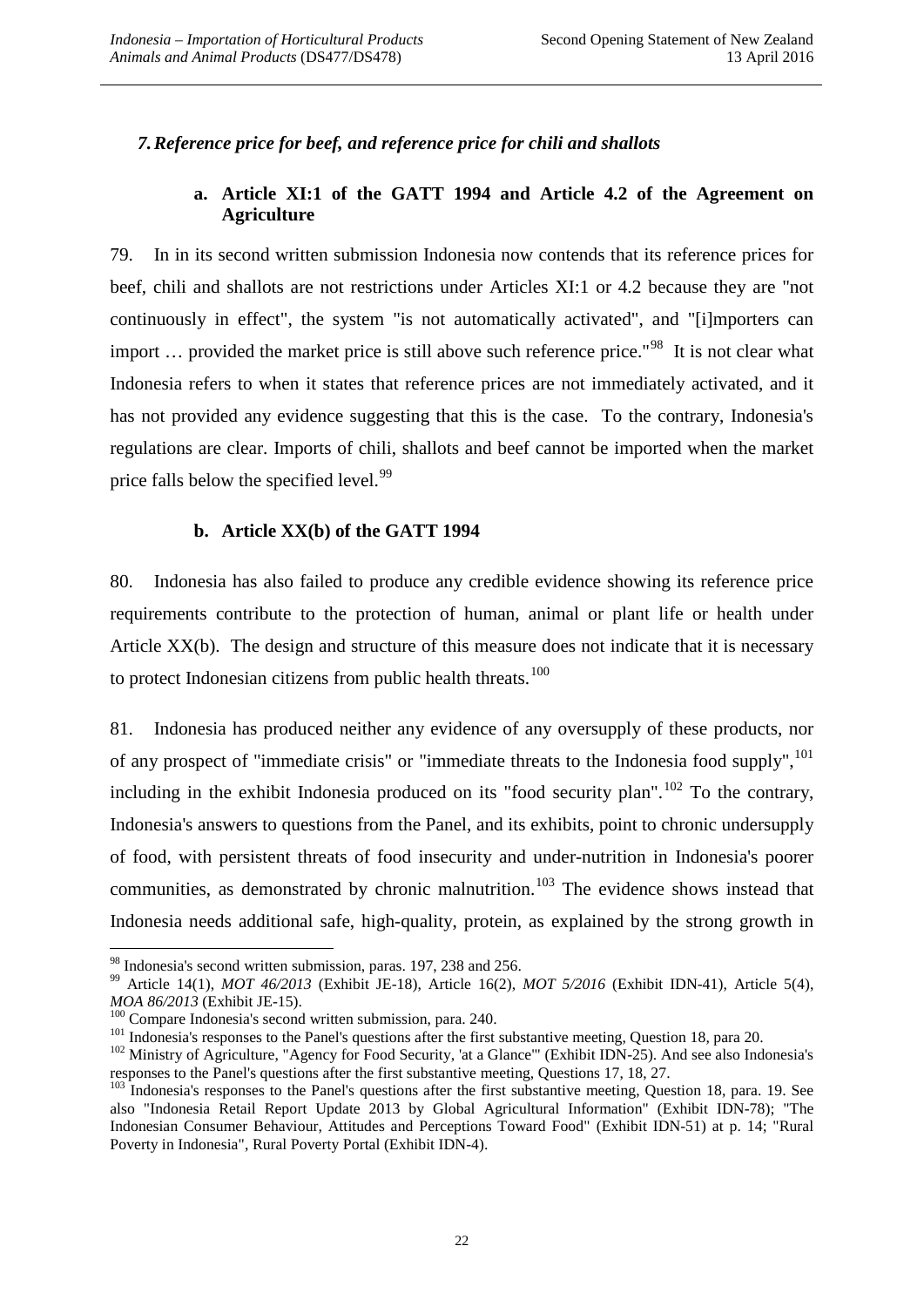New Zealand beef and beef offal exports to Indonesia in the first decade of this millennium before the measures at issue were introduced.<sup>[104](#page-23-0)</sup>

#### *8.Six-month since harvest requirement*

#### **a. Article XX(b) of the GATT 1994**

82. In its second written submission, Indonesia claims that the purpose of its six month harvesting requirement for fresh horticultural products is to ensure that horticultural products are fresh, nutritious, chemical and preservative-free, safe and of good quality.<sup>[105](#page-23-1)</sup> Relying on Article XX(b), Indonesia argues that not all fresh fruit can be stored for longer than six months, and in certain cases fruit are exposed to hazardous chemicals in order to last longer.<sup>[106](#page-23-2)</sup>

83. This measure is arbitrary as it makes no distinction based on factors such as the storage life of particular horticultural products. Some horticultural products have a longer storage life than six months.<sup>[107](#page-23-3)</sup> For example, as acknowledged by Indonesia in its first written submission, $108$  apples and pears can be stored for longer than six months under controlled atmosphere conditions that use low oxygen and high carbon dioxide levels to slow down respiration.<sup>[109](#page-23-5)</sup> Onions too have a storage life greater than six months.<sup>110</sup>

84. Moreover, New Zealand does not accept that the purpose of the six-month since harvest requirement is to protect against "hazardous chemicals". These are regulated separately by way of measures implemented through Indonesian regulations that are not at issue in this dispute.<sup>[111](#page-23-7)</sup> As we will elaborate in our oral answer to Question 55, Indonesia has presented

<span id="page-23-0"></span><sup>&</sup>lt;sup>104</sup> See e.g. Meat Industry Association (New Zealand), Statement in relation to Indonesia's beef import restrictions, 11 November 2015 (Exhibit NZL-12).<br><sup>105</sup> Indonesia's second written submission, paras. 110, 218.

<span id="page-23-1"></span>

<span id="page-23-3"></span><span id="page-23-2"></span><sup>&</sup>lt;sup>106</sup> Indonesia's second written submission, para. 110.<br><sup>107</sup> See Kitinoja, Lisa, and Adel Kader, "Section 7: Storage of Horticultural Crops" FAO Corporate Document<br>Repository, Agriculture and Consumer Protection (Exhibit

<span id="page-23-5"></span><span id="page-23-4"></span>

<sup>&</sup>lt;sup>108</sup> Indonesia's first written submission, para. 150.<br><sup>109</sup> Dianne M. Barrett, "Maximizing the Nutritional Value of Fruits & Vegetables <http://www.fruitandvegetable.ucdavis.edu/files/197179.pdf, p. 40-41 (Exhibit IDN-54

<span id="page-23-6"></span> $\frac{110}{110}$  Kitinoja, Lisa, and Adel Kader, "Section 7: Storage of Horticultural Crops" FAO Corporate Document Repository, Agriculture and Consumer Protection (Exhibit IDN-73).<br><sup>111</sup> *MOA 88/2011 concerning Food Safety Control over the Import and Export of Fresh Food of Plant Origin,* 

<span id="page-23-7"></span>available at [http://www.thaibizindonesia.com/upload/pdf/No-88-2011.pdf.](http://www.thaibizindonesia.com/upload/pdf/No-88-2011.pdf)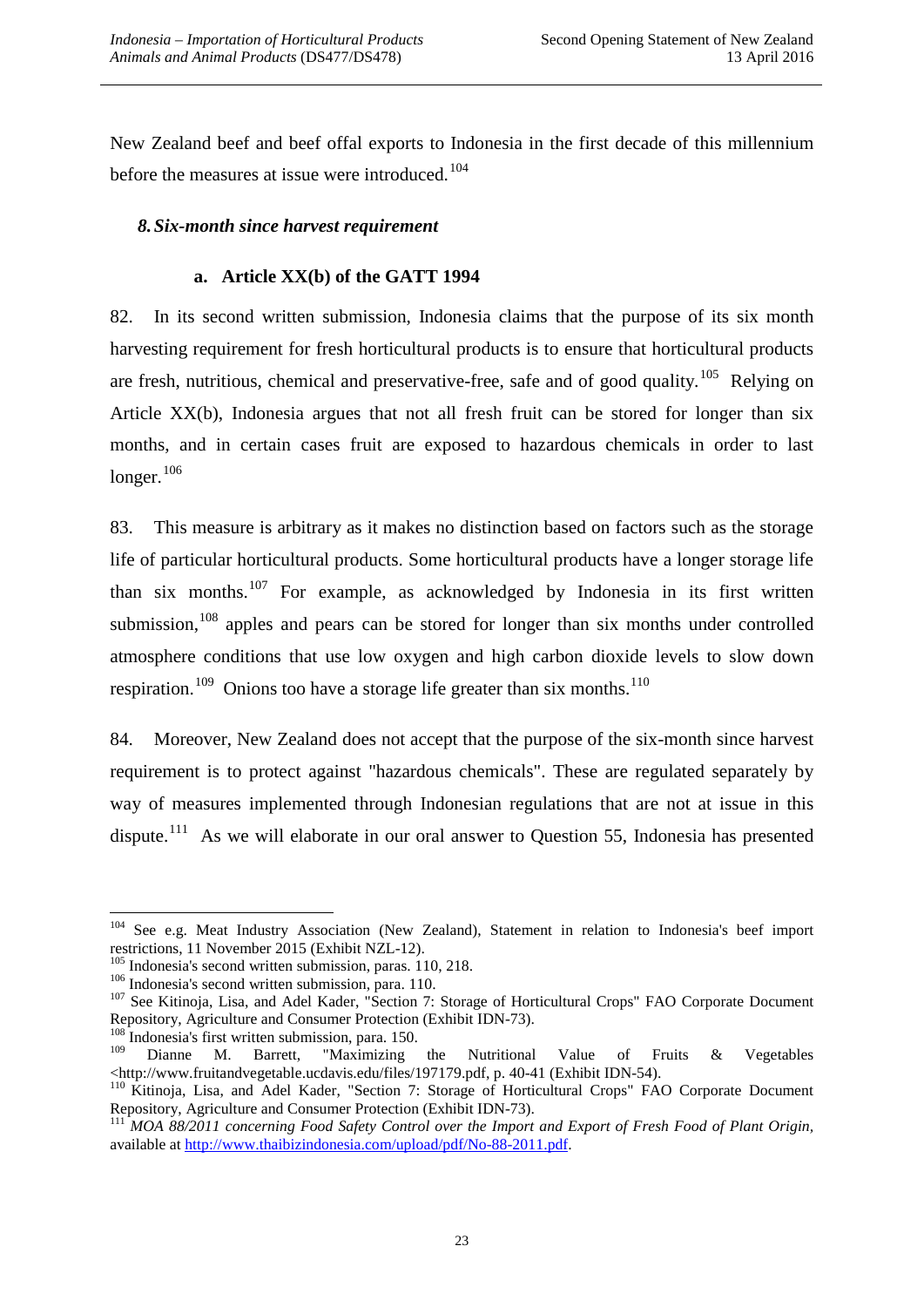no pertinent evidence to show that food safety was the reason for the six-month since harvesting measure.<sup>[112](#page-24-0)</sup>

### **VI. CONCLUSION**

85. In conclusion, throughout its submissions, Indonesia has denied the restrictiveness of its regime. In particular, it has argued that its regime does not "restrict or limit" imports and that importers "can import as much as they like". $113$  However, as the Complainants have demonstrated throughout this dispute, <sup>[114](#page-24-2)</sup> Indonesia does prevent importers from importing as much as they like. In reality, imports are restricted because, among other things:

- (a) importers are prohibited from importing certain products (such as bovine offal and secondary cuts);
- (b) for permitted products, importers cannot import more than the quantity specified in their Import Approval per validity period;
- (c) nor can they import different products, into different ports or from different countries of origin per validity period;
- (d) importers must be conservative in estimating the quantity of products that they request per validity period, or risk having their ability to import revoked;
- (e) importers are prevented from importing certain products during the domestic harvest season, or when the domestic price is above a certain level, or when harvested earlier than a certain period before importation;
- (f) importers cannot import certain products for the purpose of sale to consumers through modern or traditional markets;
- (g) horticultural importers cannot import more than their owned storage capacity in any six-month period; and

<span id="page-24-2"></span>

<span id="page-24-1"></span><span id="page-24-0"></span><sup>&</sup>lt;sup>112</sup> Exhibits IDN-74 and IDN-75 do not discuss food safety.<br><sup>113</sup> See: Indonesia's second written submission, paras. 29, 180, 186, 190, 238.<br><sup>114</sup> New Zealand's responses to the Panel's questions after the first substant 58-62.